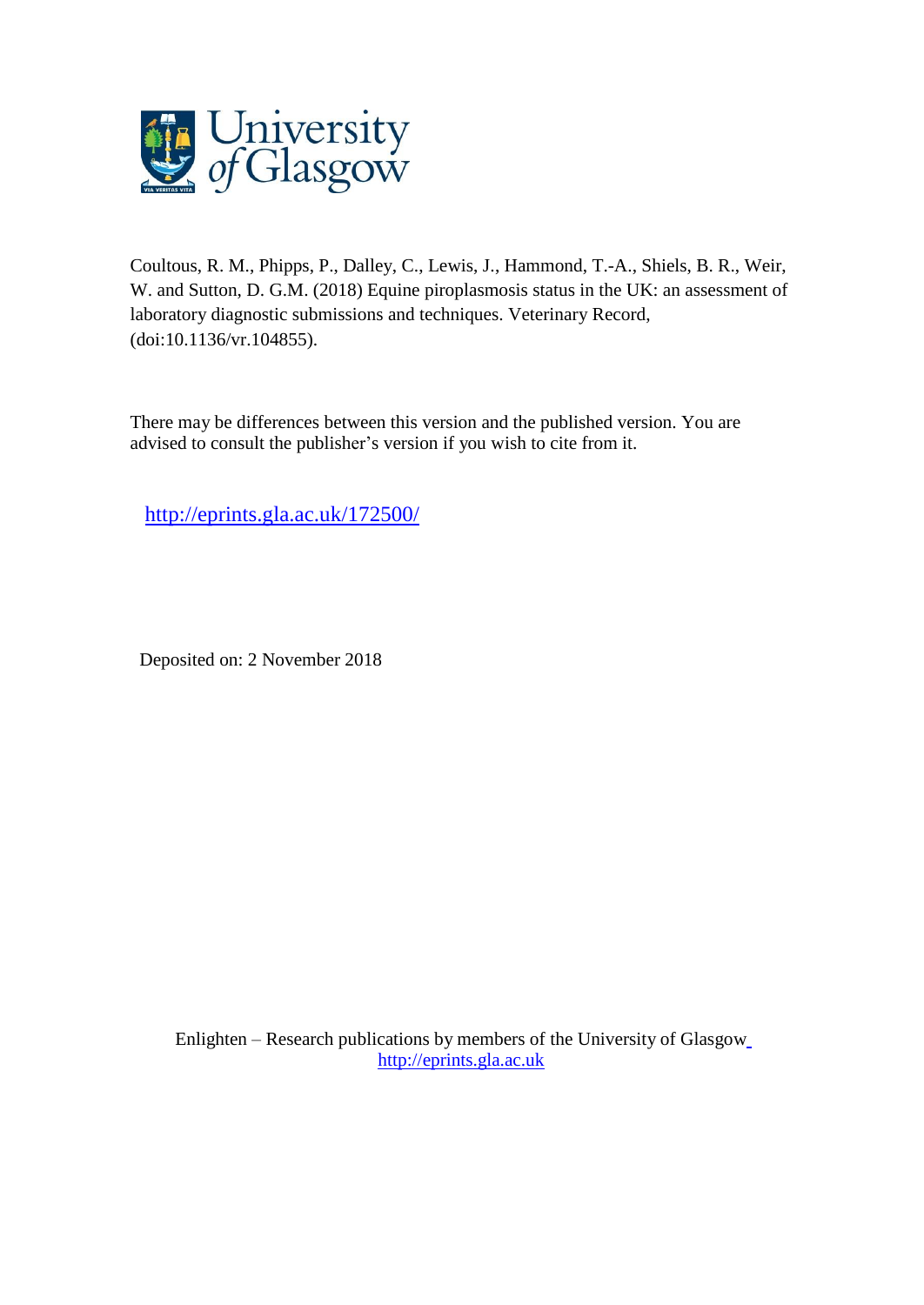- Title:
- Equine Piroplasmosis status in the United Kingdom: an assessment of laboratory
- diagnostic submissions and techniques
- 
- Authors:
- 6 Robert M Coultous<sup>a</sup>, Paul Phipps<sup>b</sup>, Charlie Dalley<sup>b</sup>, Jane Lewis<sup>b</sup>, Toni-Ann
- 7 Hammond<sup>c</sup>, Brian R Shiels<sup>d</sup>, William Weir<sup>a</sup> and David G M Sutton<sup>a</sup>
- 
- Affiliations:
- 10 <sup>a</sup> School of Veterinary Medicine
- College of Medical, Veterinary and Life Sciences
- University of Glasgow
- Bearsden Road
- Glasgow
- Scotland
- G61 1QH
- United Kingdom
- 
- 19 b Animal and Plant Health Agency
- Woodham Lane
- New Haw
- Surrey
- England
- KT15 3NB
- United Kingdom

27 <sup>c</sup> Diagnostic Laboratory Services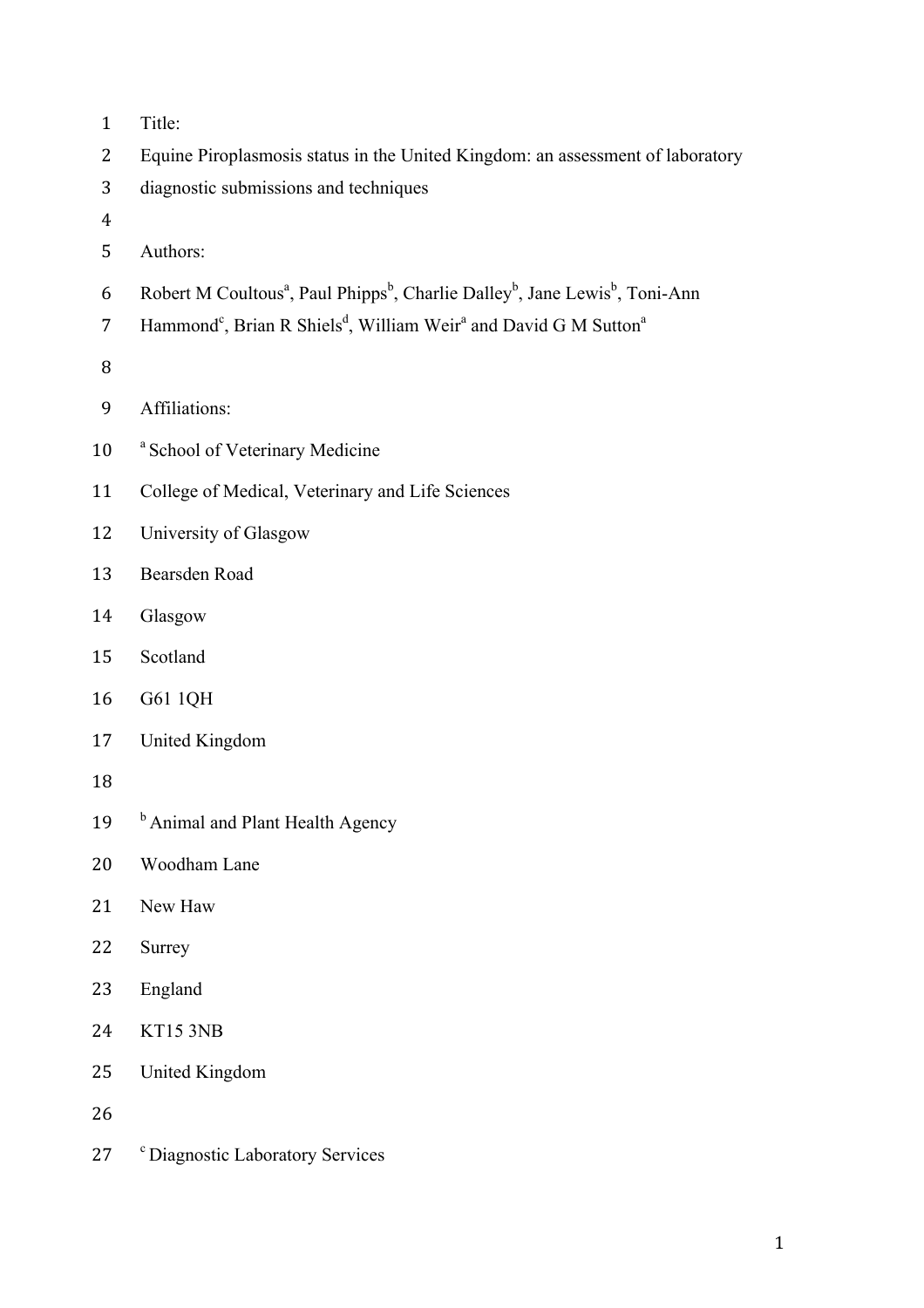- Animal Health Trust
- Lanwades Park
- Kentford
- Newmarket
- England
- CB8 7UU
- United Kingdom
- 
- 36 <sup>d</sup> Institute of Biodiversity Animal Health and Comparative Medicine
- College of Medical, Veterinary and Life Sciences
- University of Glasgow
- Bearsden Road
- Glasgow
- Scotland
- G61 1QH
- United Kingdom
- 
- Corresponding author:
- Robert Coultous
- r.coultous.1@research.gla.ac.uk
- Telephone +44 (0)141 330 7516
- Fax +44 (0)141 330 2271
- School of Veterinary Medicine
- College of Medical, Veterinary and Life Sciences
- Room 217, Henry Wellcome Building
- University of Glasgow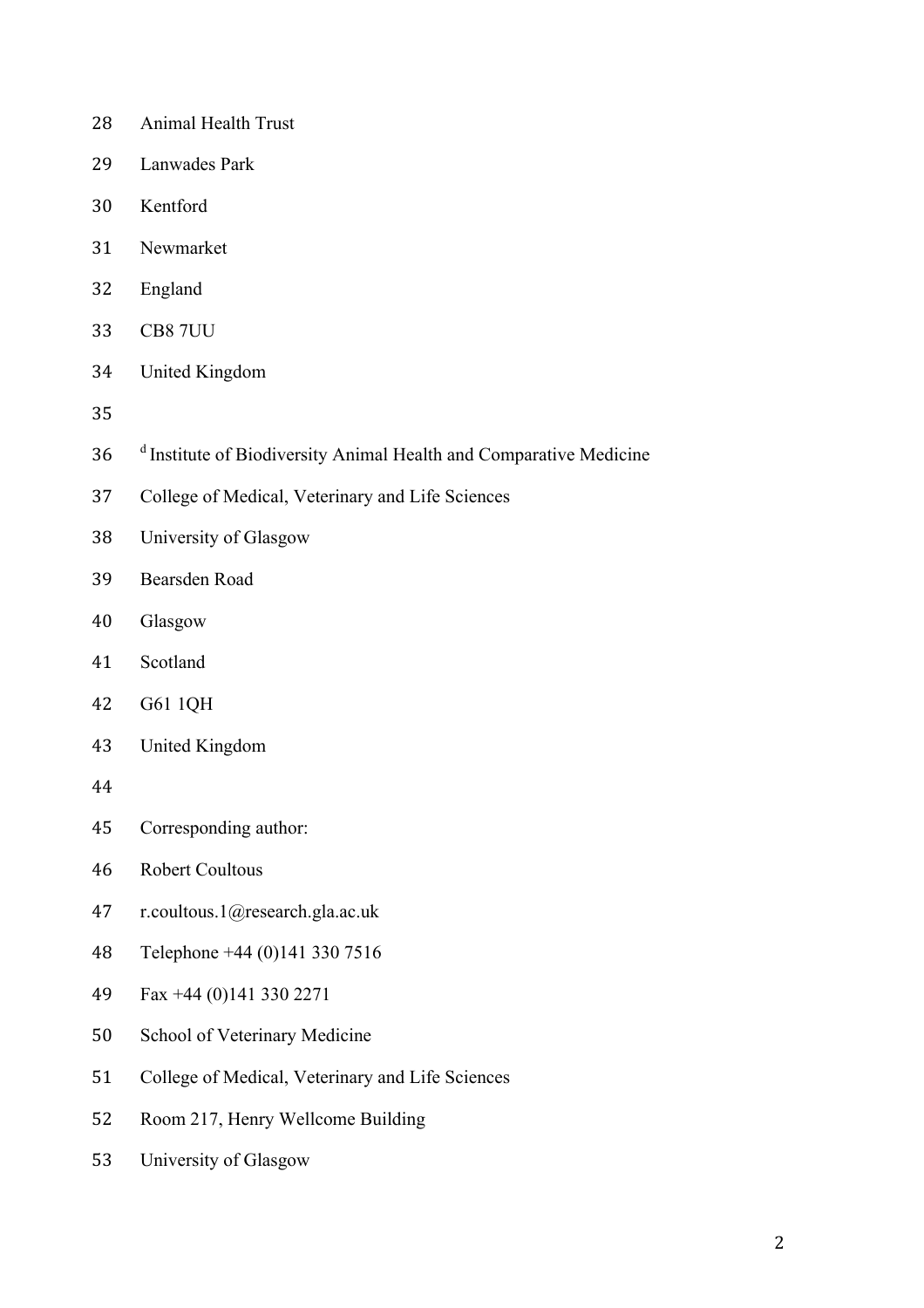- Bearsden Road
- Glasgow
- Scotland
- G61 1QH
- United Kingdom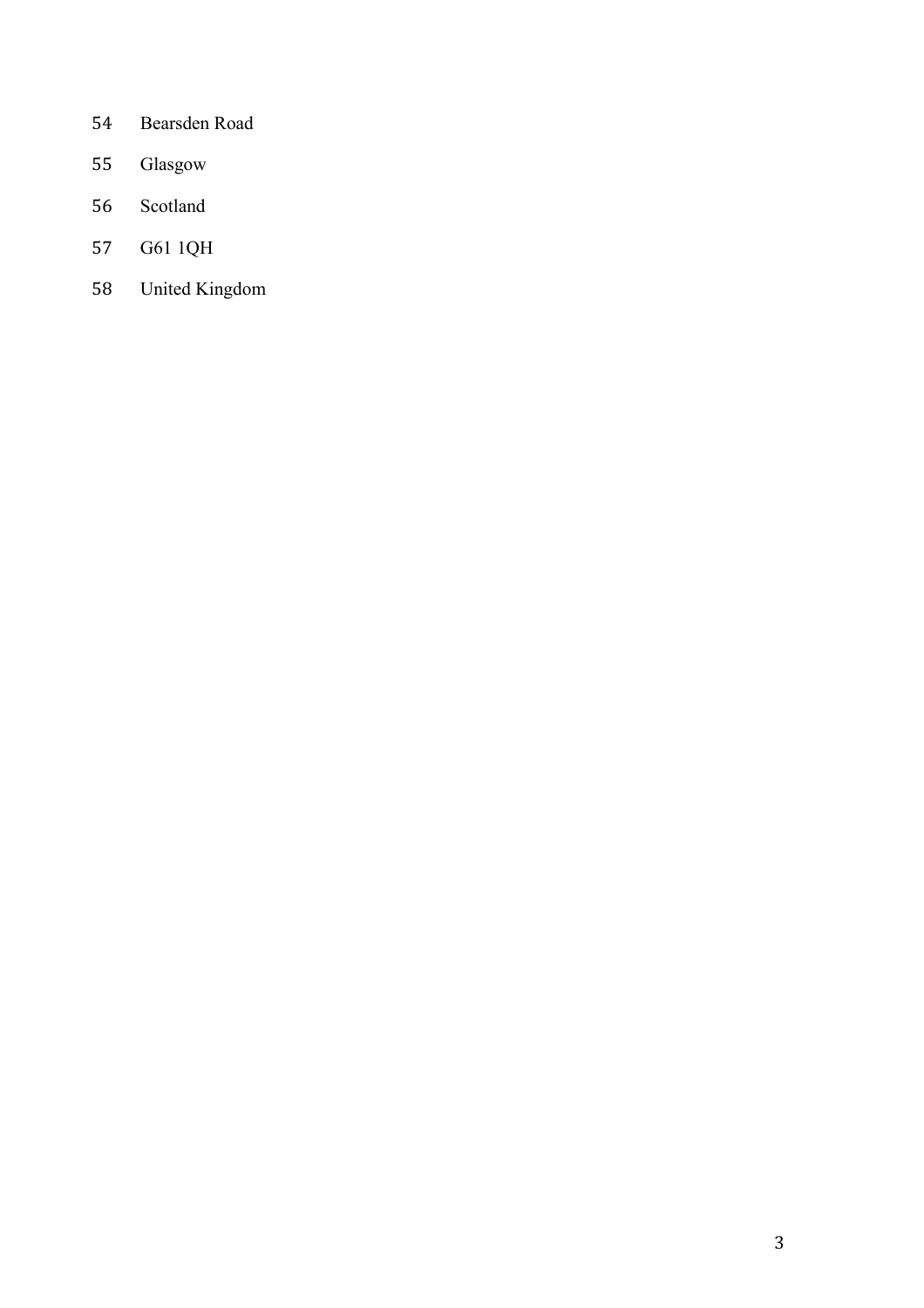#### **Abstract**

- Equine piroplasmosis (EP) has historically been of minor concern to UK equine
- practitioners, primarily due to a lack of competent tick vectors. However, increased
- detection of EP tick vector species in the UK has been reported recently. EP screening
- is not currently required for equine importation, and when combined with recent
- relaxations in movement regulations, there is an increased risk regarding disease
- incursion and establishment into the UK.
- This study evaluated the prevalence of EP by both serology and polymerase chain
- reaction (PCR) among 1,242 UK equine samples submitted for EP screening between
- February and December 2016 to the Animal and Plant Health Agency and the Animal
- Health Trust. Where information was available, 81.5 % of submissions were for the
- purpose of UK export testing, and less than 0.1 % for UK importation. Serological
- prevalence of EP was 8.0 %, and parasite DNA was found in 0.8 % of samples.
- A subsequent analysis of PCR sensitivity in archived clinical samples indicated that
- the proportion of PCR-positive animals is likely to be considerably higher. We
- conclude the current threat imposed by UK carrier horses is not adequately monitored
- and further measures are required to improve national biosecurity and prevent
- endemic disease.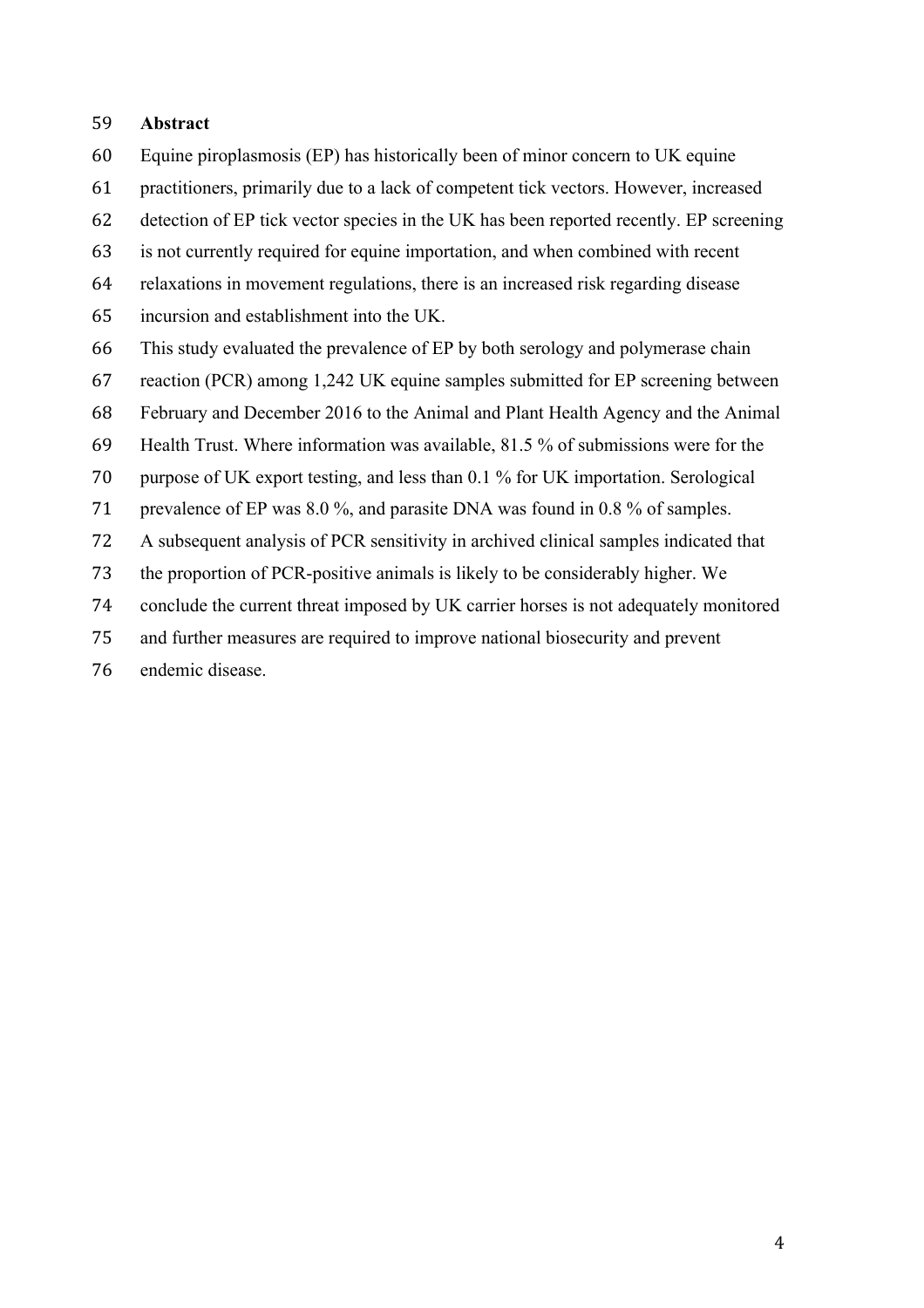#### **Introduction**

 The UK has historically remained free from endemic equine piroplasmosis (EP), despite a near ubiquitous global presence (1). Consequently, the disease has been of minimal concern to the UK equine practitioner and diagnostic testing has not been undertaken routinely, even in horses presenting with classical clinical signs such as haemolytic anaemia.

The basic pathology of EP together with the life-cycle of its causative pathogens,

- *Theileria equi* and *Babesia caballi*, are well described in the literature (1, 2, 3).
- Following inoculation by an infected tick vector, the protozoan parasite invades host
- erythrocytes, with additional invasion of host leukocytes in the case of *T. equi*. The
- parasite replicates in the equine erythrocytes leading to rupture of the infected cell.
- This releases parasite merozoites into the circulation, which further invade and
- replicate within erythrocytes, perpetuating the infection. Within the tick host,
- transmission of *T. equi* is through the transtadial route, while for *B. caballi* transtadial
- and transovarian transmission both occur (3). The clinical presentation of infection
- with one or both of these parasites is similar. Acute cases typically present with
- anaemia, pyrexia, lethargy, dehydration and anorexia with death occurring in severe
- or neglected cases (1, 2, 3). In chronic disease, clinical signs are less severe, with
- animals displaying variable anaemia, malaise, anorexia, weight loss and reduced
- performance (1, 2, 3). Infection with *T. equi* has been detrimentally associated with
- athletic performance (4) and has a significant impact on the racing industry of
- endemic areas (5). An association also has been claimed between EP and reduced
- fertility and abortion, with a reported 11 % of South African thoroughbred abortions
- being attributed to *T. equi* infection (6).
- Importantly, the insidious nature of chronic and subclinical forms of the disease can
- lead to the creation of a latent carrier state that is particularly common in endemic
- regions. This has important implications for biosecurity. It is reported that *B. caballi*
- carrier status is self-limiting with clearance achieved four years post-infection (7), but
- this may be due to infection entering a latent stage (1). Clearance of *B. caballi*
- infection can been achieved through treatment with imidocarb dipropionate (8).
- *Theileria equi* carrier status is thought to be life-long and can be maintained despite
- medical treatment (9). The unmonitored importation of these carrier animals to
- different regions of the UK, compounded by a lack of tick control and prolonged co-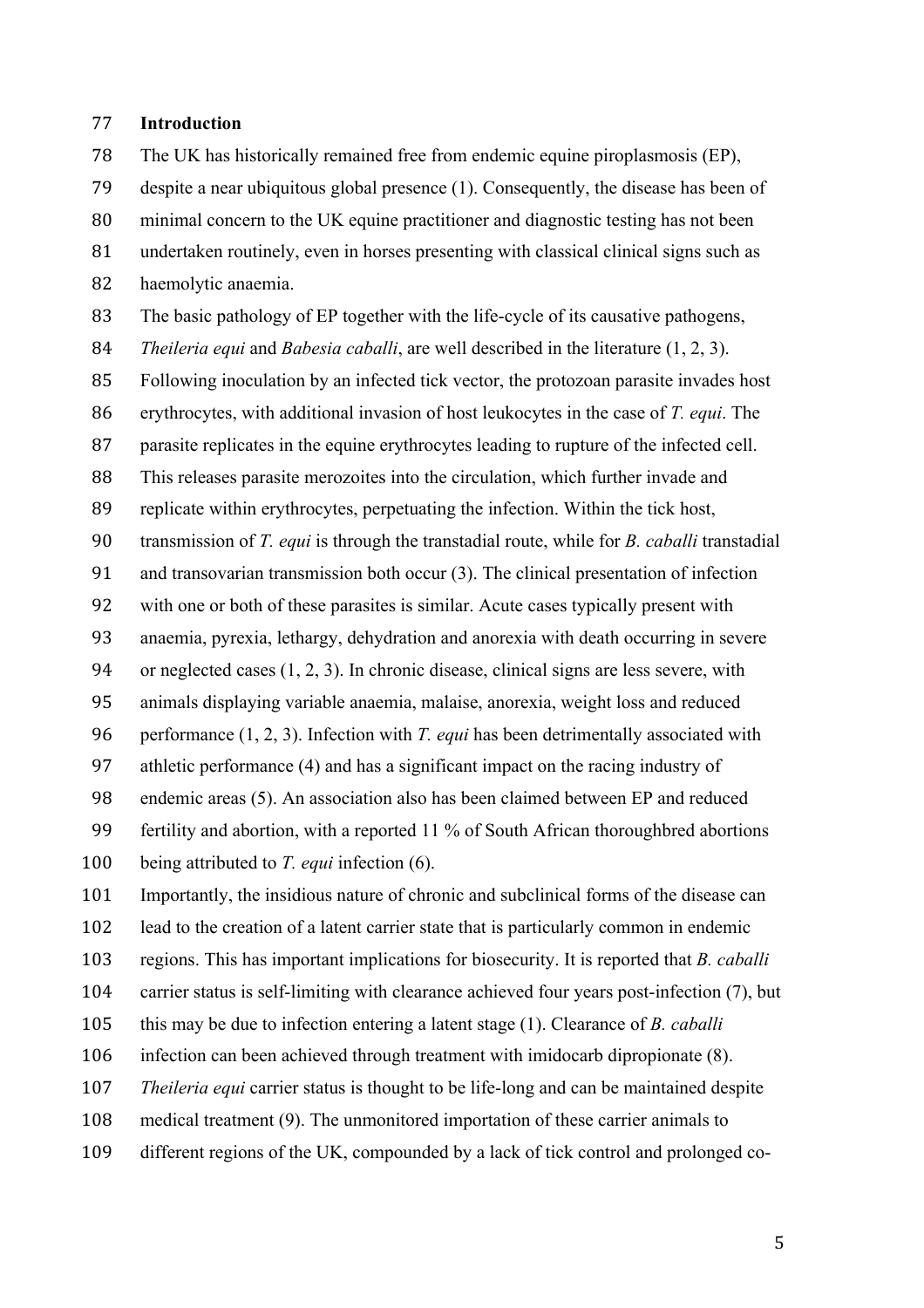- grazing and mixing with naïve individuals, presents a potential means by which the
- infection could become established in the UK.
- Although EP seropositive equids have been imported and present in the UK for many
- years, the lack of endemic EP in the British Isles has historically been attributed to a
- small and geographically limited vector tick population (10). Up to 33 tick species
- have been identified as known or potential vectors for EP (11), but *Dermacentor*
- *reticulatus* is the only confirmed EP vector species currently established in the UK.
- *Dermacentor reticulatus* populations were thought to be limited to areas in western
- Wales and Devon, however recent studies have documented geographical expansion
- of the species, with recognised populations now present in Essex (12). The
- epidemiological importance of these new *D. reticulatus* vector populations in the
- transmission of tick-borne disease was highlighted in a recent canine piroplasmosis
- outbreak in the Essex area (13).
- EP has also been moving geographically closer to the UK in recent years, with an
- isolated *T. equi* outbreak in Ireland in 2009 (14), autochthonous cases of both *T. equi*
- and *B. caballi* reported in Holland in 2011 (15) and evidence of both parasites being
- well established in the Camargue of France (16). When combined with current
- policies mitigating restrictions of certain equine movements, such as the Tripartite
- Agreement of 2014 (17) and the proposed High Health High Performance (HHP)
- scheme (18), the threat of EP to the resident UK horse population is becoming of increasing concern.
- The latest World Organisation for Animal Health (OIE) status of EP in the UK (July -
- December 2017) is 'infection/infestation in domestic animals', and 'disease absent in
- wild animals' (19). This reflects the presence of imported EP seropositive equids,
- with the absence of any autochthonous cases of endemic disease.
- Currently EP is not reportable or notifiable in the UK and imported animals are not
- tested routinely, despite the fact that seropositive chronic carrier horses are known to
- act as reservoirs of parasite infection for suitable sympatric tick species if present
- (20). Serological testing in the UK is largely restricted to animals being exported to
- disease-free countries with compulsory import screening, such as USA, Australia and
- Japan, where the disease is notifiable and controlled.
- It is useful to consider the diagnostic tests presently available for EP screening.
- Current OIE guidelines recommend the indirect fluorescent antibody test (IFAT) and
- the competitive enzyme-linked immunosorbent assay (cELISA) as the screening tests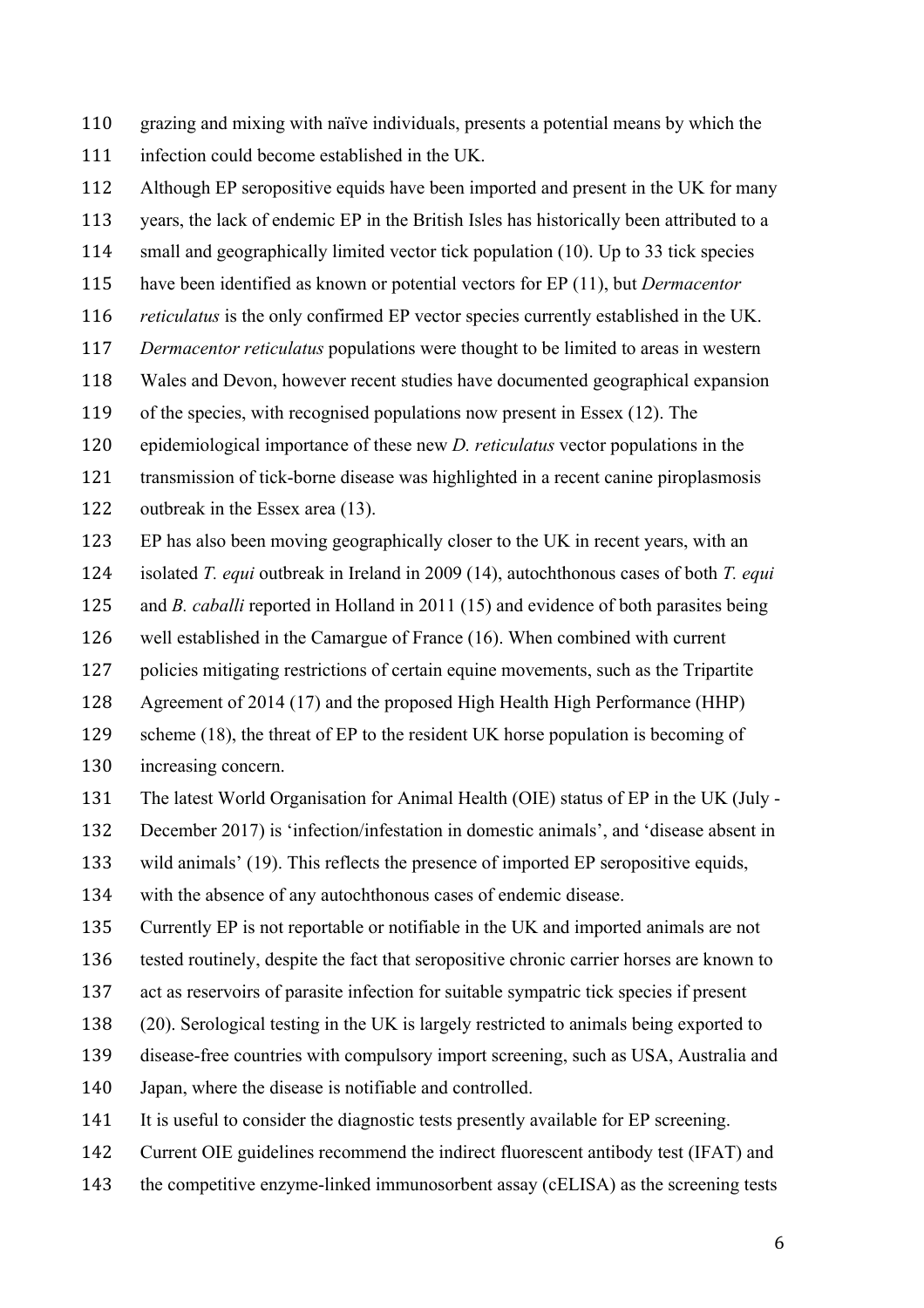for international trade (21), and the older complement fixation test (CFT) is still

- available and utilised commercially. Although sensitive, serological testing such as
- the cELISA does not reflect level of parasitaemia or provide information on the

likelihood of onward transmission to feeding ticks, since antibodies persist for many

- months after apparent clearance of infection (22). Polymerase chain reaction (PCR)
- methods and, specifically, nested PCR are considered to be the best means of
- establishing parasite burden in equids (3). Despite the description of many PCR
- protocols in the literature, a commercial PCR screening assay for EP is not readily
- available to UK practitioners.

The main aim of this pilot study was to investigate the potential risk posed by

seropositive horses resident in the UK, using follow-up nested PCR to determine

animals with a parasite burden. A nested PCR protocol was developed and validated

- in-house using known positive field specimens. Results from UK diagnostic
- submissions for EP serology were also collated to facilitate estimation of the
- proportion of this sampled population that was serologically and PCR positive,
- therefore presenting a potential transmission risk to feeding tick species.
- 

#### **Materials and methods**

 This prospective study utilised routine samples submitted by UK practitioners for EP serology testing at the Animal and Plant Health Agency (APHA) and the Animal

- Health Trust (AHT), between February and December 2016. Serological testing
- performed comprised CFT, IFAT and cELISA either singularly or in combination as
- requested by the submitting veterinary surgeon. The CFT, which was only available at
- the APHA, was performed in accordance with OIE standards using an in-house
- protocol. The APHA also performed IFAT assays using an in-house protocol in
- 169 accordance with OIE standards; titres  $\geq$  1/80 were reported as positive. IFATs
- requested on AHT submitted samples were performed at the APHA, although the
- results have been associated with the AHT for data consistency (Table 1). For
- cELISA testing, both the AHT and APHA used commercially available kits (*Babesia*
- 173 *caballi* 273-2 and *Babesia equi* 274-2, VMRD, USA), with a result of  $\geq$  40 %
- reported as positive.
- Following EP serological screening, all samples from both institutes were then
- forwarded to the University of Glasgow as anonymised clotted equine blood samples.
- They were then subjected to nested PCR, allowing subsequent comparison to the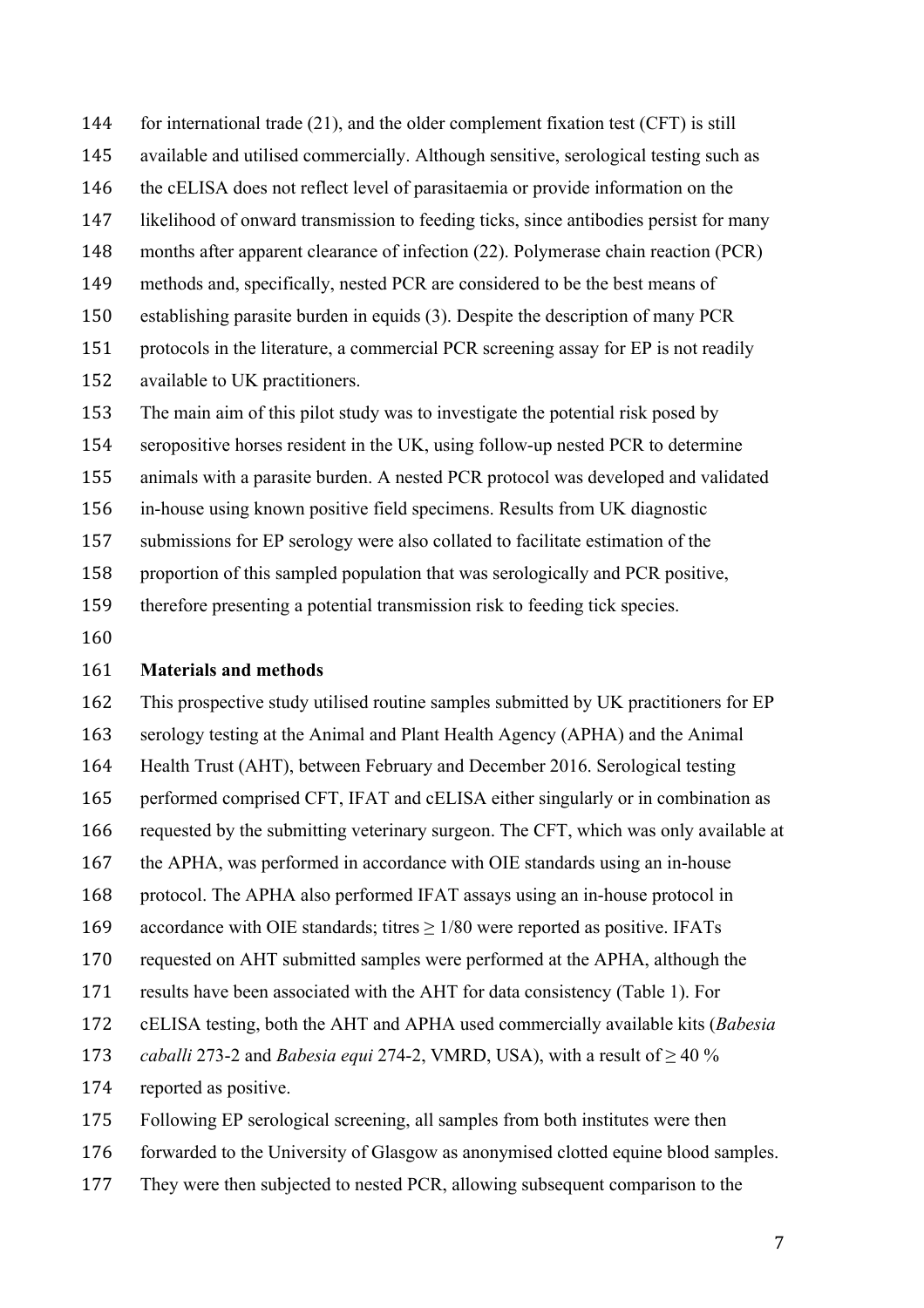serological test results supplied by each laboratory. As the samples were submitted for the primary purpose of serology testing, only clotted blood was available for PCR screening.

181 For DNA extraction, 200 µl of clotted blood was mechanically agitated then

enzymatically digested with proteinase K prior to extraction with the QIAamp DNA

Mini Kit (Qiagen), using the manufacturer's recommended protocol. A total of 1,211

- samples were screened by nested PCR with a modified *Babesia/Theileria* 18S SSU
- rRNA catch-all primer set, with outer primers (23) and inner primers (24) as
- described previously. These primers were reported to effectively detect a range of
- *Theileria/Babesia* spp., including *T. equi* and *B. caballi* (23). Prior to sample

screening, the reaction conditions were optimised in-house with known EP positive

samples from Morocco, Gambia and Oman. Reaction conditions were an initial

- 190 denaturation at 94 °C for 5 minutes, followed by 30 cycles of 94 °C for 45s, with
- 191 annealing at 67 °C (external primers) or 57 °C (internal primers) for 60s, elongation at

192 72 °C for 60s, and with a final extension at 72 °C for 5 minutes. A 1:10 dilution of the

primary reaction product was used as a template for the secondary reaction. The final

- product was visualised on a 1 % agarose electrophoresis gel. The PCR product was
- purified (QIAquick PCR purification kit, Qiagen) prior to Sanger DNA sequencing

(Eurofins Genomics, Germany).

Sequences were subject to BLAST comparison (https://blast.ncbi.nlm.nih.gov/) with

the non-redundant NCBI database to achieve species identification.

In each case, the result of the nested PCR was then compared to the EP serological

test result as supplied by the original laboratory. Although all data were anonymised,

and information about sampled animals was unavailable, the reason for EP serological

test submission was known for the majority of specimens. Additionally, an acute case

of piroplasmosis was confirmed during the study period, seen in a horse previously

- imported but now resident in the UK. Samples from this horse were used to compare
- the effect of coagulated and anti-coagulated blood samples on nested PCR
- performance.

#### **Results**

Serological test results and nested PCR results from the full 1, 242 UK laboratory EP

210 submissions are presented in Table 1. In summary, 5.9 % of samples submitted during

211 the study period were serologically positive for *T. equi* ( $n = 70$ ), and 4.4 %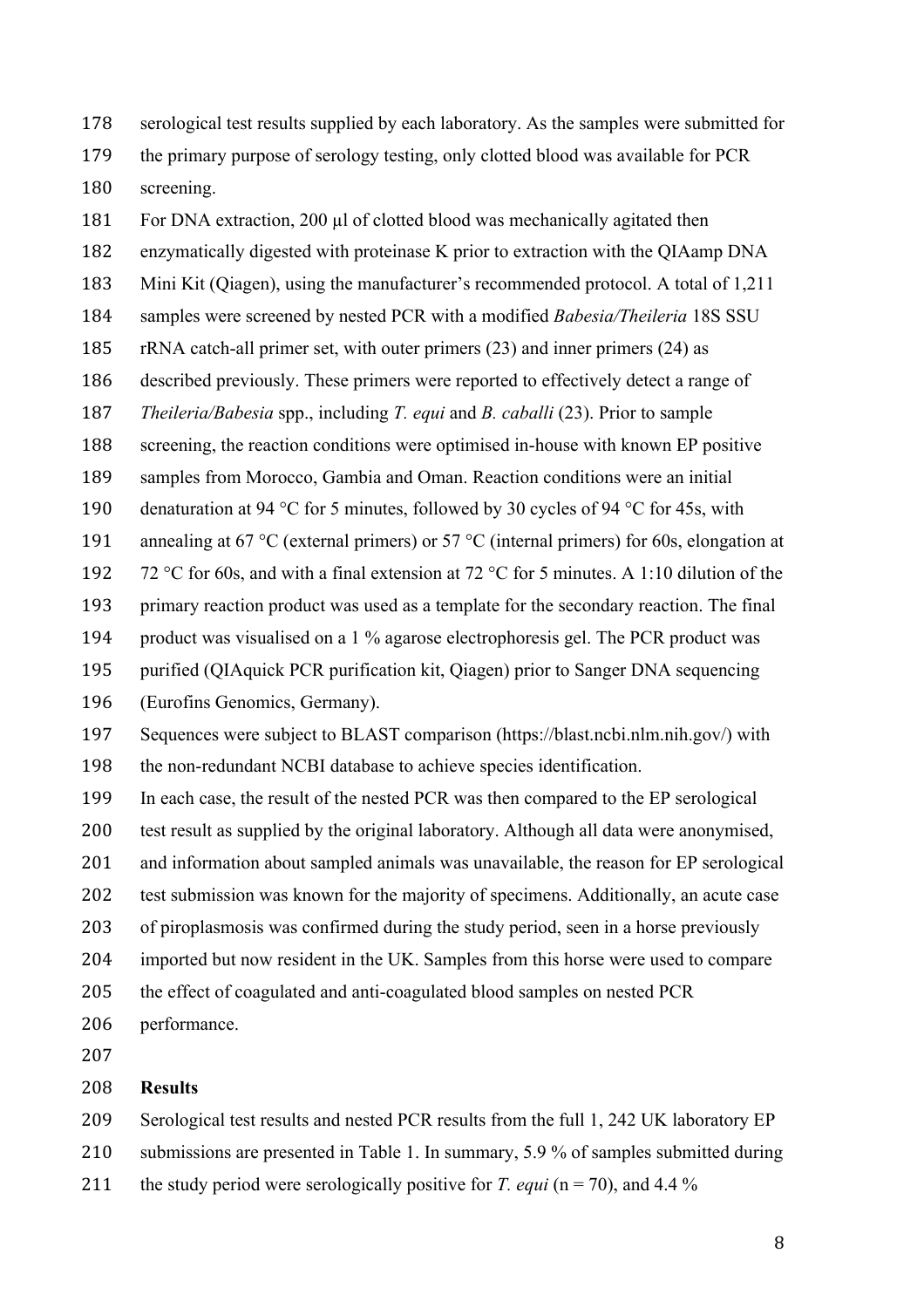- serologically positive for *B. caballi* (n = 52). Overall EP seroprevalence was 8.0 % (n
- = 96), with 27.1 % of these (n = 26) being seropositive for both parasites. *Theileria*
- 214 *equi* parasite DNA was detected in 0.8 % ( $n = 10$ ) of the samples from these
- laboratory submissions. Sanger sequencing revealed that all nucleotide sequences
- detected had 97-100 % identity to the relevant section of the 18S SSU rRNA gene of

*T. equi*. *Babesia caballi* DNA was not detected in any sample.

- The purpose of EP serology as stated on the submission form, and where permitted
- without breach of data confidentiality, is summarised in Table 2. Testing prior to
- potential export is highlighted as the predominant reason (81.5 % of submissions),
- with only a single animal for UK importation being tested. It is unknown what
- proportion of seropositive horses in the present dataset had previously been imported
- to the UK. Specific data regarding the testing purposes for the 'other' category were
- not available.
- In order to evaluate the sensitivity of EP serology, a comparison was made between
- those animals positive on nested PCR and serological status (see Table 3). Only four
- of the ten samples identified to have parasite DNA present were found to be
- seropositive, with variations between cELISA, CFT and IFAT test results. It was not
- possible to infer statistical agreement between the different test types, as not all
- samples were subjected to each test.
- The effect of sample submission type (coagulated versus anti-coagulated EDTA
- blood) on PCR test results is demonstrated in Figure 1, with samples from a
- 233 confirmed UK case of EP submitted to the study. The affected horse (L1) in this case
- was imported several months previously and had developed clinical signs of anaemia
- and pyrexia, consistent with acute piroplasmosis. After positive cELISA and IFAT
- serology for EP from AHT, a blood sample was collected for PCR analysis.
- Importantly, both a clotted and an anti-coagulated (EDTA) jugular blood sample were
- collected at the same time and stored identically before submission. DNA extraction
- and nested PCR EP testing were performed concurrently and in triplicate on the
- submitted samples, and the results compared. The coagulated sample produced
- negative results in each case, whilst all three of the anti-coagulated sample replicates
- produced a strong band that was subsequently sequenced and confirmed to be *T. equi*
- in origin.
- 
- **Discussion**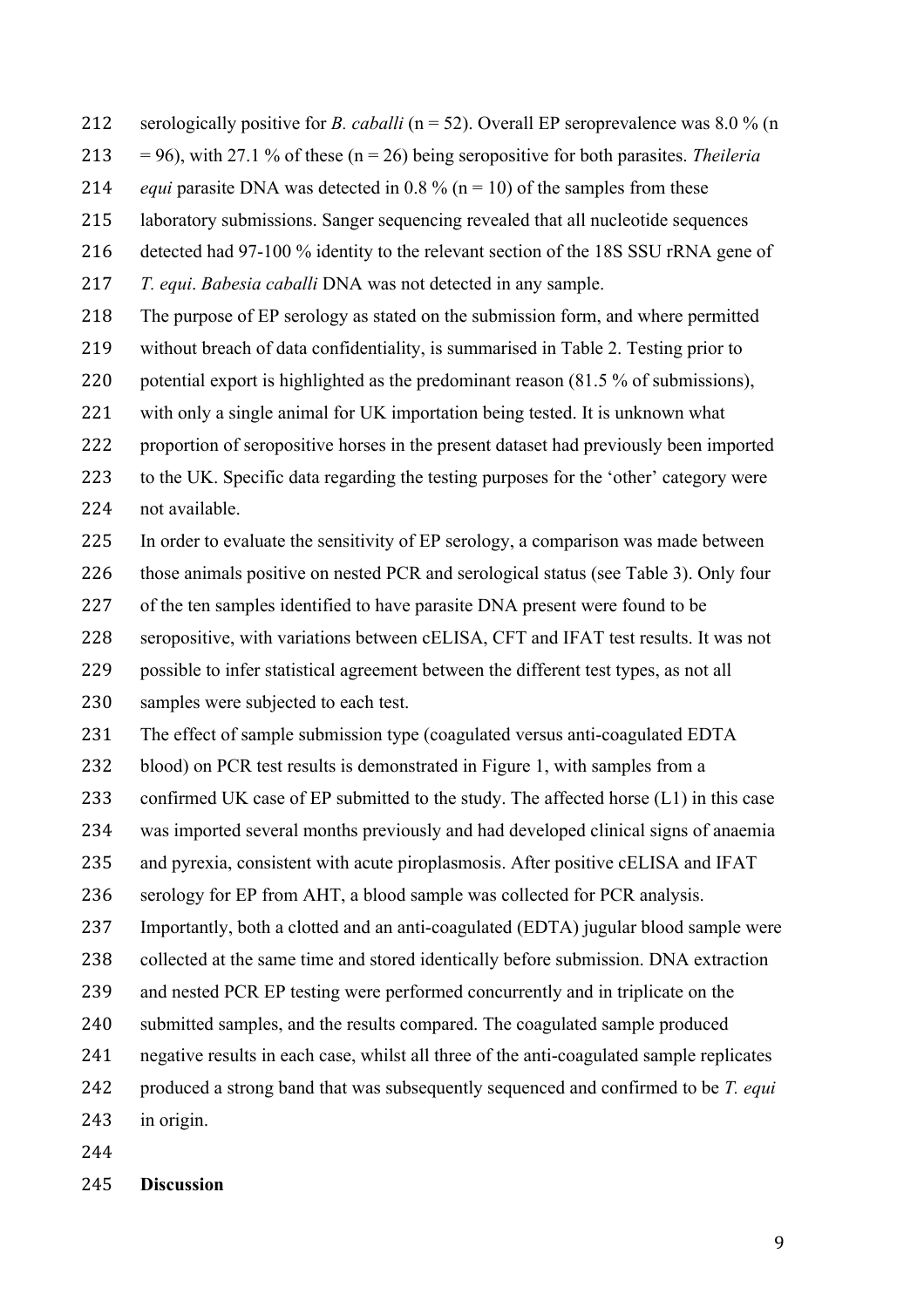Within the 1,242 samples submitted to the UK diagnostic services during the period February to December 2016 from horses resident in the UK, the overall seroprevalence of EP was 8.0 %. Although there is sparse information regarding EP seroprevalence in northern Europe, this is in line with similar datasets from Holland (15) and Switzerland (25) with 4 % and 7.3 % seroprevalence reported in these countries, respectively. Additional PCR-RLB performed by Butler *et al* (15) on EDTA blood detected *T. equi* DNA in 1.6 % of samples and did not detect any *B. caballi* DNA. However, this is not directly comparable to the current study's *T. equi* DNA detection rate of 0.8 % and absence of detectable *B. caballi* DNA, as the use of EDTA samples by Butler *et al.* (15) may have provided greater sensitivity. Additionally, the sampled equine populations are not directly comparable between these and the current study. Butler *et al* (15) performed a cross-sectional study of 300 horses known to have been resident in the same location within Holland for at least one year. Sigg *et al* (25) reported that of their 689 sampled animals, 459 (66.6 %) were imported (having been brought to Switzerland up to five years prior to testing) 261 and all of those had arrived from a European country. Seroprevalence was 8.5 % in these imported horses versus 4.8 % in indigenous horses (25). In both studies the previous movement history was limited or absent, making the geographical source of infection unclear. No geographical data or previous travel history was available for the current study samples due to data confidentiality. Within the set of seropositive samples identified in this study, 27.1 % were found to be positive for both *T. equi* and *B. caballi*. This may be representative of exposure or infection by both parasites or serological false-positives (26); cross-reactivity with B. caballi has been noted at low titres with CFT and IFAT using serum from experimental *T. equi* infections (27). Due to a lack of further sampling and the absence of *B. caballi* identification by PCR, further investigation of this finding is beyond the scope of this study. Discrepancies between IFAT, cELISA and nested PCR results have been reported in experimental infection (9), and this was noted in the present study. The discrepancies encountered were: *i) Serologically negative, PCR positive samples.* It is shown in Table 3 that 6 of the 10 samples where *T. equi* DNA was detected had negative serology results. Conventional logic would suggest that a detectable level of parasite DNA should promote a

detectable immune response. The absence of seroconversion in the presence of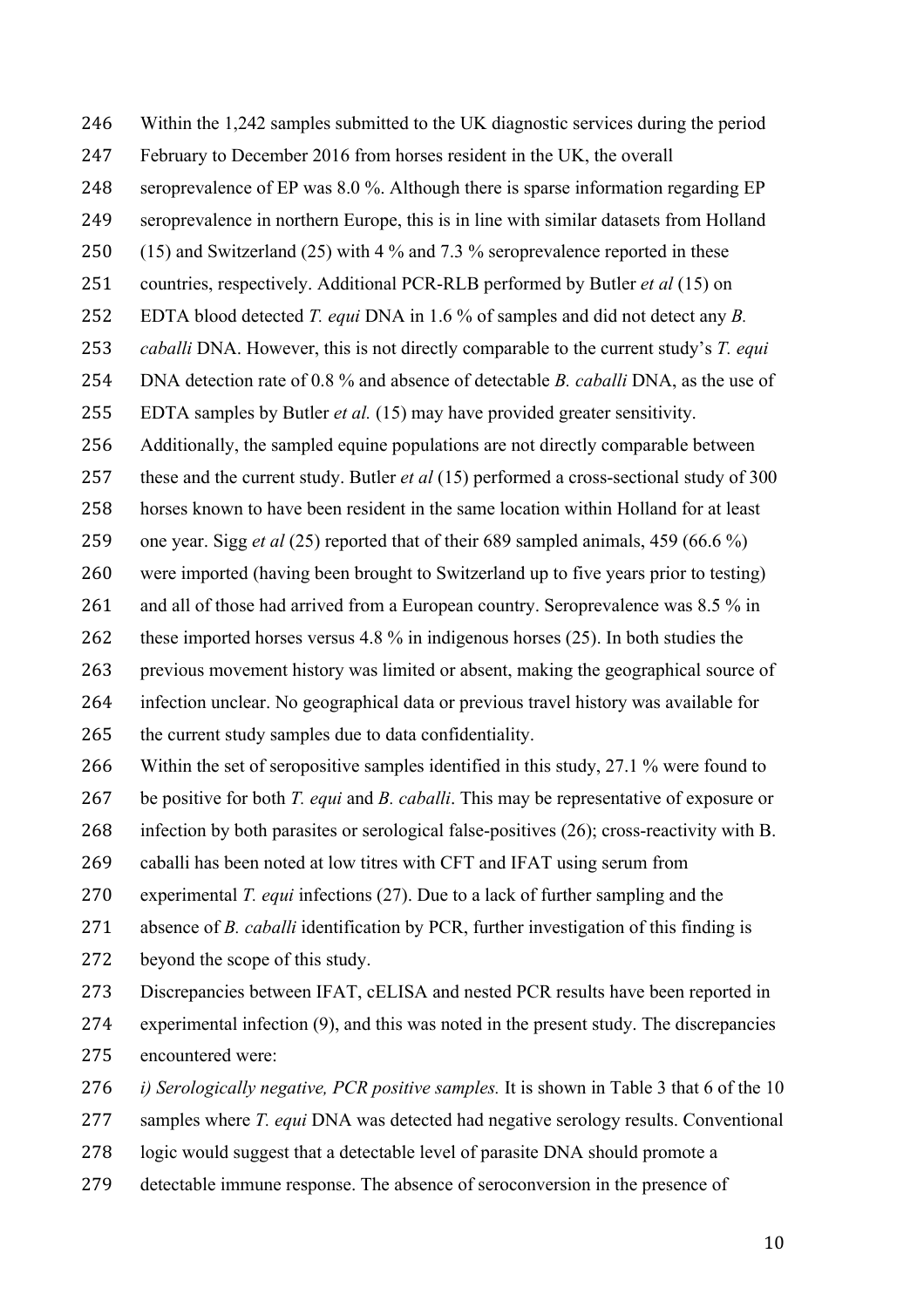parasite DNA could either be due to an early stage of infection or a fluctuating parasitaemia, where samples were taken at a time of parasite proliferation but before the rise of a detectable antibody titre. This anomaly has been noted in the early course of experimental infection (9), and there is indication that CFT may be more sensitive than other serological methods in these early stages of infection (28). Disease recrudescence in EP has been noted to occur at times of increased stress and immunosuppression, such as may occur with increased handling, transport, co- infection and even lactation (29). This phenomenon results in parasitic multiplication and the development of clinical signs in previously disease-free carrier animals. Whilst recent movement may have resulted in parasite recrudescence in a proportion of the animals in this study, it is unlikely that all of them would have been free from detectable levels of antibodies because once established as carriers, animals

292 seroconvert to EP (9).

The discrepancy between test modalities may have resulted also from the intrinsic

limitations of the serological testing. Serological tests can give false-negative results

(26) and this incongruity has been observed in previous studies. One example is a

recent Venezuelan study which found *T. equi* to have a much higher PCR prevalence

(61.8 %) than seroprevalence (14.0 %) (30). Additionally, Bhoora *et al* (31)

postulated that genetic variation of the EMA-1 antigen, on which the cELISA used by

APHA and AHT is based, may have prevented the detection of some South African

strains of *T. equi* using this diagnostic technique.

*ii) High-titre serologically positive, PCR negative results.* It was anticipated that a

high serological titre would be associated with the presence of circulating parasite

303 DNA and a positive PCR result. However, this was not seen in 15 high-titre ( $\geq 1/640$ )

IFAT positive samples that were evaluated (data not shown). Titre values for the

cELISA were not available. A potential reason for this became evident following a

private sample submission to the project from an imported horse (L1). This horse was

undergoing veterinary evaluation following presentation with acute anaemia and

pyrexia. Tested in triplicate, Figure 1 shows that template DNA derived from EDTA

blood samples provided clear positive bands, while the clotted blood samples were

consistently negative. The reasons for this may include the degradation or reduction

of available parasite DNA within the clotted samples and transfer of inhibitors during

DNA extraction. Regardless of the exact cause, this clearly demonstrates a significant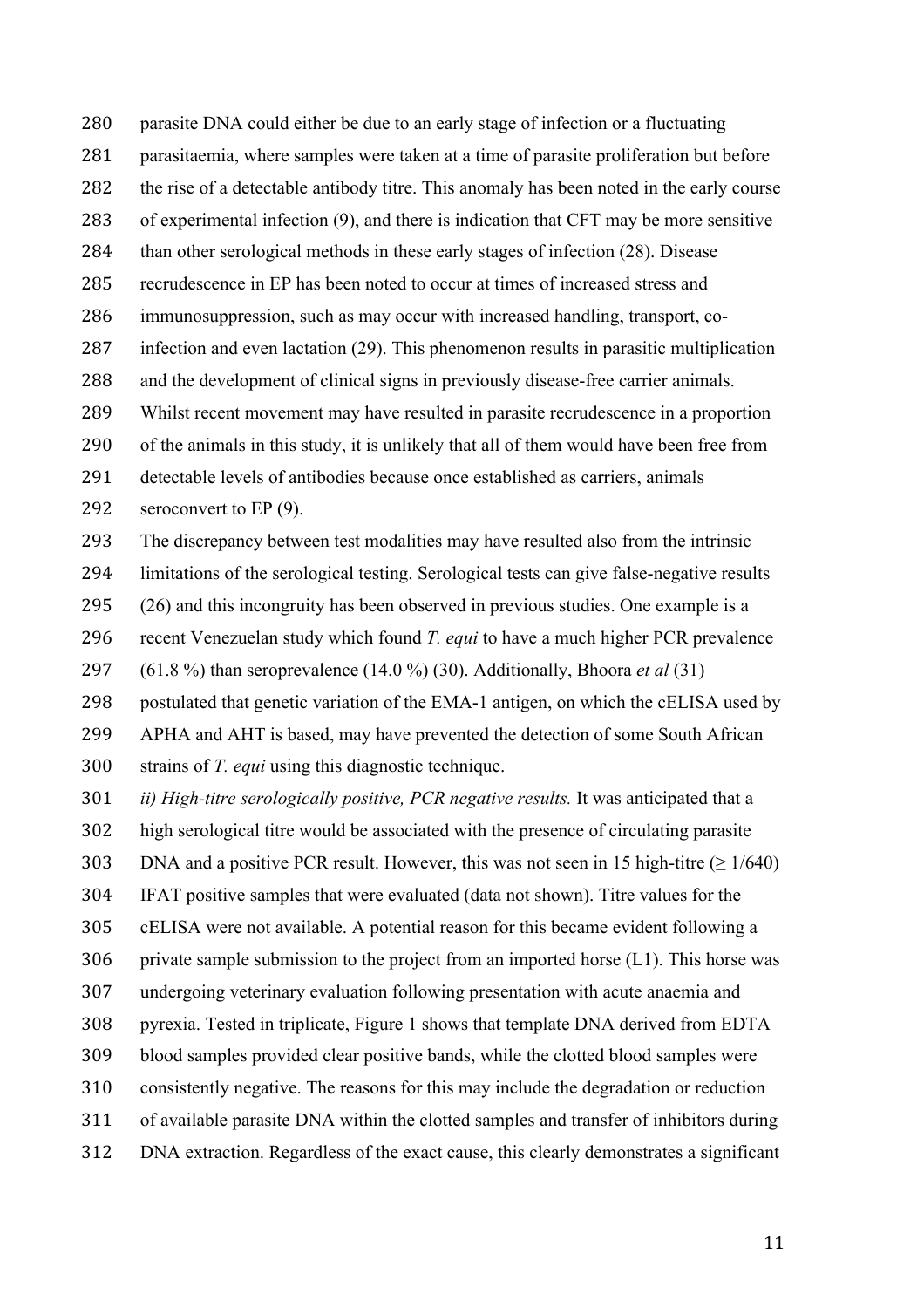reduction in PCR sensitivity using clotted blood samples, although the full extent of this requires validation in additional cases.

All PCR screening in this study was performed on clotted blood samples, using the

residual sample following serological evaluation. These were the only diagnostic

specimens available to the group in this instance. Given the evidence presented in

Figure 1, if clotted blood samples cannot provide a repeatable PCR positive result for

- EP from a horse with active disease and acute clinical signs, then this has important
- implications for reported negative PCR results. Despite the screening data initially
- appearing consistent with results from comparable studies in other countries, the
- availability of primarily clotted blood samples in this study is likely to have

significantly underestimated the number of *T. equi* PCR positive carrier animals in the

sample set. This may also explain the complete absence of *B. caballi* detection by

PCR despite serological detection among the samples. Consequently, we recommend

avoiding the use of clotted blood samples for PCR screening.

*iii) Low-titre serologically positive, PCR negative samples.* Typically these may

simply represent previous disease exposure, though in the case of EP it could signify a

latent carrier state that lacks sufficient circulating parasite for DNA detection.

Alternatively, these could be serological false-positive results, an issue inherent with

serological testing (26). However, given the apparent reduction of PCR sensitivity in

this study, no further interpretation can be made on these samples.

Another conspicuous finding of this study is the apparently low uptake of EP testing

in horses in the UK following importation (Table 2). Strikingly, only a single sample

of 1,097 submitted to APHA was for the purpose of determining EP status at time of

importation to the UK, strongly suggesting that there is widespread lack of awareness

or indifference to EP biosecurity within the UK veterinary and equine industries. The

most common purpose cited for sample submission was pre-export testing. This

implies that the main driver for EP screening is to meet mandatory requirements for

foreign export and not clinical investigation, and highlights the more stringent EP

biosecurity controls imposed by other non-endemic countries such as USA, Australia,

New Zealand and Japan.

In summary, this study shows that a small but important proportion of equids residing

in the UK are seropositive for EP, and that parasite DNA is detectable in a further

proportion of these. Given the diagnostic limitations imposed in this study, namely

the use of remnant clotted material following serological testing, it is likely that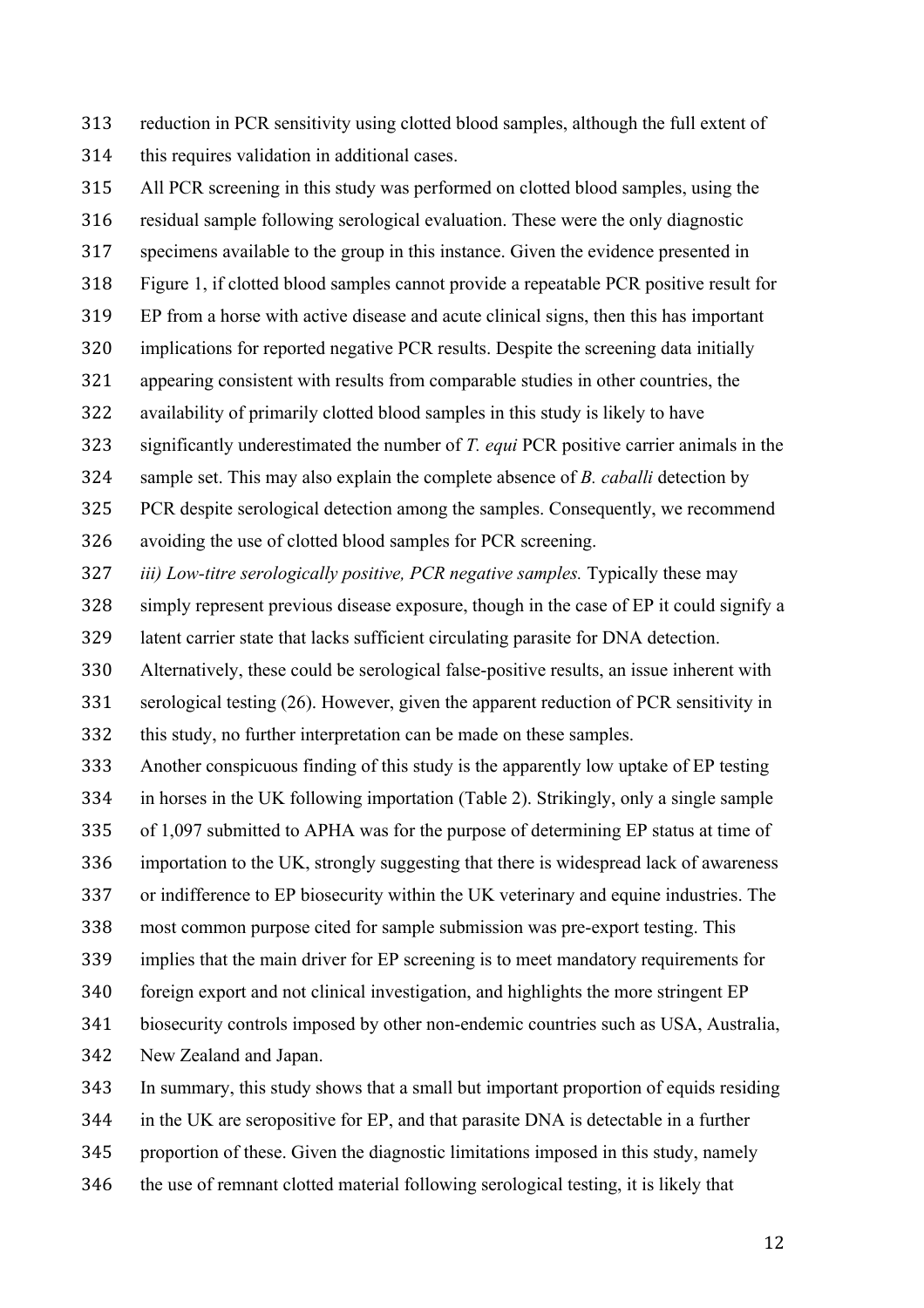piroplasmosis DNA is present in a higher proportion of UK equids than reported here.

As it is known that carriers of EP may undergo disease recrudescence at times of co-

infection, stress and immunosuppression, UK veterinary practitioners should be aware

- that EP should be a differential diagnosis for horses presenting with characteristic
- clinical signs in this country, which may include pyrexia, lethargy and evidence of haemolysis.

 Although a detailed distribution of EP vector tick species within the UK is not fully known, the presence of equids positive for parasite DNA in tick-infested pasture should be considered a potential risk for disease transmission to co-grazing equids, and this requires assessment. The authors note that the factors of reduced restrictions on international equine movement and an absence of any UK formal import screening for EP, coupled with the limitations of current testing methods, present a continued risk to the UK equine population and industry. This study suggests that a combined approach of serology and parasite DNA detection is required to provide the most efficacious EP screening protocol. It is also suggested that in the event of positive animals being identified in the UK, follow-up screening of co-grazing animals and ticks could be considered as a means of local and national disease surveillance. The authors believe that a change in attitude towards the disease and national EP

- biosecurity is required before endemic disease establishment creates a complex
- problem that is more difficult to resolve.
- 

# **Acknowledgements**

 Permission for sample use in the study was obtained at the point of submission. The APHA and AHT are gratefully thanked for their help in providing access to samples and serology data. The submitting private parties paid for the cost of serology testing.

- The Horserace Betting Levy Board (HBLB) funded the cost of nested PCR screening,
- and Robert Coultous is supported by an HBLB research scholarship (VET/RS/254).
- 

## **References**

- 1 ROTHSCHILD, C.M. (2013) Equine Piroplasmosis. *Journal of Equine Veterinary Science* 33, 497–508
- 2 DE WAAL, D.T. (1992) Equine piroplasmosis: A review. *British Veterinary Journal* 148, 6–14
- 3 TAMZALI, Y. (2013) Equine piroplasmosis: An updated review. *Equine Veterinary*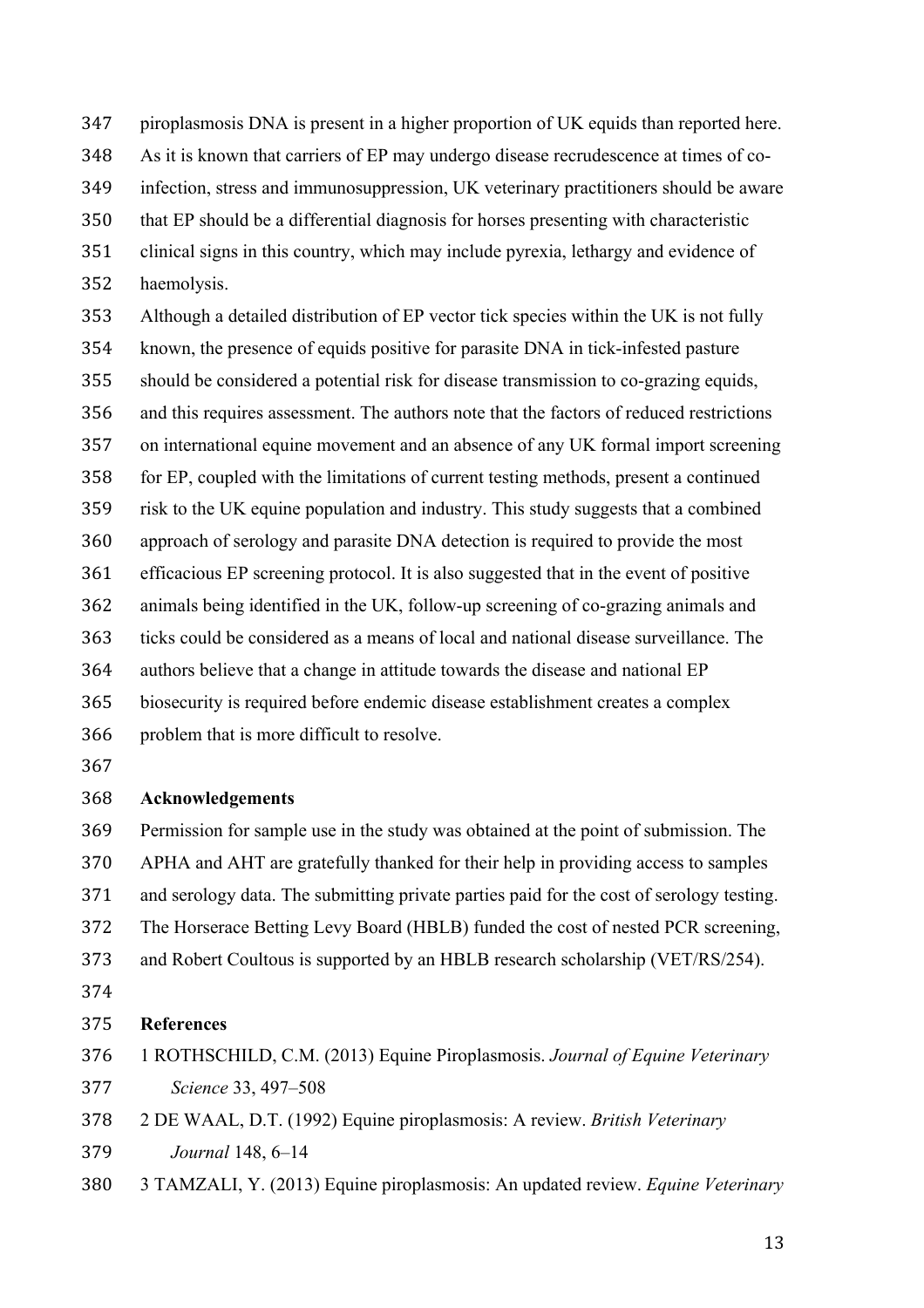*Education* 25, 590–598

- 4 HAILAT, N. Q., LAFI, S. Q., ALDARRAJI, A. M., & ALANI, F. K. (1997).
- Equine babesiosis associated with strenuous exercise: Clinical and pathological studies in Jordan. *Veterinary Parasitology* 69, 1–8
- 5 ALLSOPP, M. T. E. P., LEWIS, B. D., & PENZHORN, B. L. (2007). Molecular evidence for transplacental transmission of *Theileria equi* from carrier mares to their apparently healthy foals. *Veterinary Parasitology* 148, 130–136
- 6 LEWIS, B.D., PENZHORN, B.L. and VOLKMANN, D.H. (1999) Could treatment
- of pregnant mares prevent abortions due to equine piroplasmosis? *Journal of the South African Veterinary Association-Tydskrif Van Die Suid-Afrikaanse*
- *Veterinere Vereniging* 70, 90–91
- 7 HOLBROOK, A. A. (1969). Biology of equine piroplasmosis. *Journal of the American Veterinary Medical Association*, 155, 453–454
- 8 SCHWINT, O. N., UETI, M. W., PALMER, G. H., KAPPMEYER, L. S., HINES,
- M. T., CORDES, R. T., KNOWLES, D. P. and SCOLES, G. A. (2009).
- Imidocarb Dipropionate Clears Persistent *Babesia caballi* Infection with
- Elimination of Transmission Potential. *Antimicrobial Agents and Chemotherapy* 53, 4327–4332
- 9 GRAUSE, J.F., UETI, M.W., NELSON, J.T., KNOWLES, D.P., KAPPMEYER,
- L.S. and BUNN, T.O. (2013) Efficacy of imidocarb dipropionate in eliminating
- *Theileria equi* from experimentally infected horses. *Veterinary Journal* 196, 541– 546
- 10 BARNETT, S.F. (1974) Babesia of Horses in Britain. *Veterinary Record* 95, 346– 347
- 11 SCOLES, G. A., & UETI, M. W. (2015). Vector ecology of equine piroplasmosis. *Annual Review of Entomology* 60, 561–580
- 12 MEDLOCK, J.M., HANSFORD, K.M., VAUX, A.G.C., CULL, B., ABDULLAH,
- S., PIETZSCH, M.E., WALL, R., JOHNSON, N. and PHIPPS, L.P. (2017)
- Distribution of the tick *Dermacentor reticulatus* in the United Kingdom. *Medical and Veterinary Entomology* 31, 281–288
- 13 PHIPPS, L.P., DEL MAR FERNANDEZ DE MARCO, M., HERNÁNDEZ-
- TRIANA, L.M., JOHNSON, N., SWAINSBURY, C., MEDLOCK, J.M.,
- HANSFORD, K. and MITCHELL, S. (2016) *Babesia canis* detected in dogs and
- associated ticks from Essex. *Veterinary record* 178, 243–244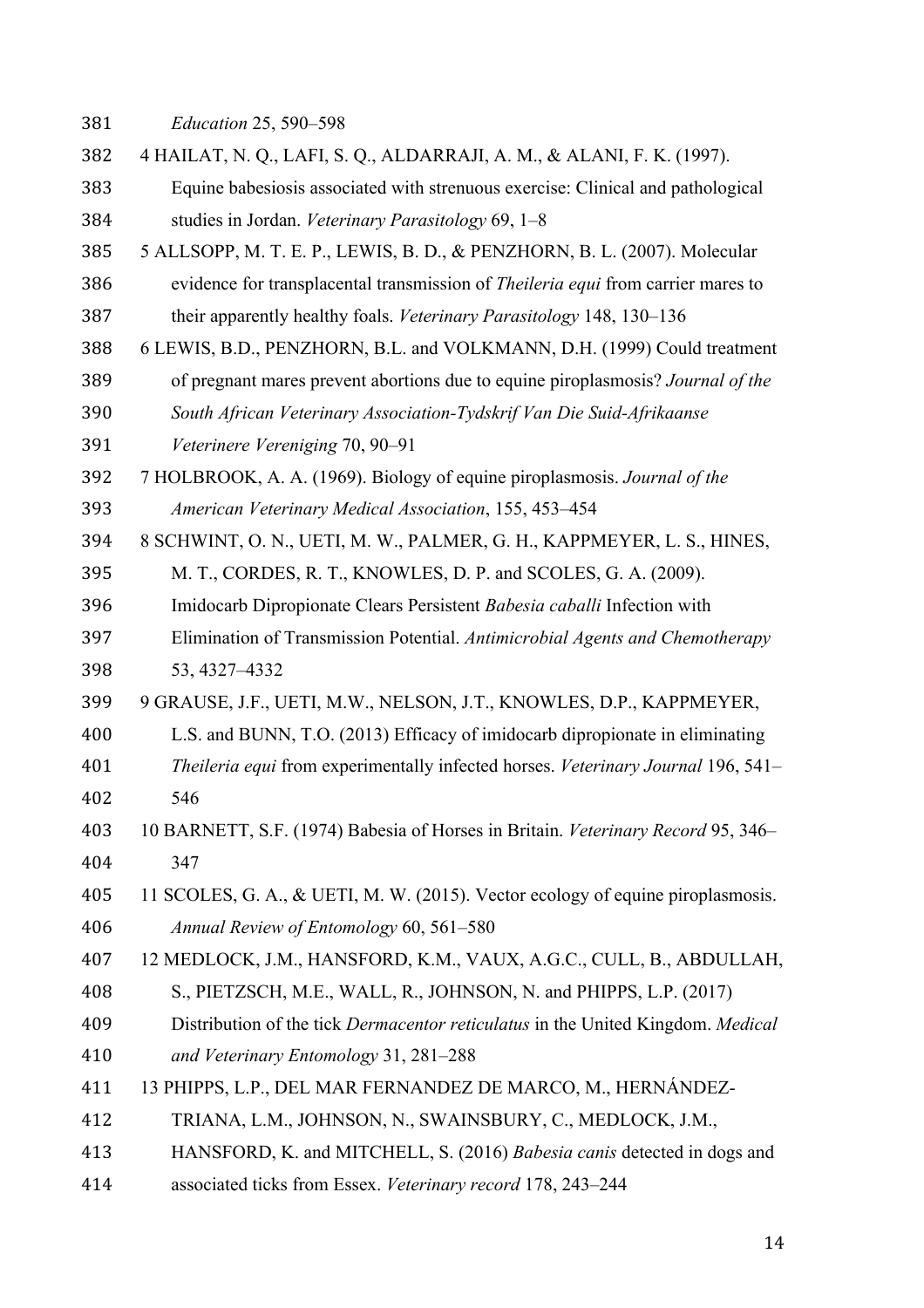14 ANON (2009) Equine piroplasmosis confirmed in Ireland. *Veterinary Record* 165, 333–333 15 BUTLER, C.M., SLOET VAN OLDRUITENBORGH-OOSTERBAAN, M.M., STOUT, T.A.E., VAN DER KOLK, J.H., WOLLENBERG, L.V.D., NIELEN, M., JONGEJAN, F., WERNERS, A.H. and HOUWERS, D.J. (2012) Prevalence of the causative agents of equine piroplasmosis in the South West of The Netherlands and the identification of two autochthonous clinical *Theileria equi* infections. *Veterinary Journal* 193, 381–385 16 GUIDI, E., PRADIER, S., LEBERT, I. and LEBLOND, A. (2015) Piroplasmosis in an endemic area: analysis of the risk factors and their implications in the control of Theileriosis and Babesiosis in horses. *Parasitology Research* 114, 71– 83 17 DEFRA (2017) Intra-Union Trade in Registered equidae, equidae for breeding and production equidae for slaughter (Moving under Annex III of 2009/156/EC) Notes for Guidance of Official Veterinarians and Exporters. http://ahvla.defra.gov.uk/documents/traces/horses/equidae-for-bps-nfg5.pdf. Accessed 23 July 2018 18 OIE (2016) Handbook for the management of High Health, High Performance Horses. http://www.oie.int/fileadmin/Home/eng/Our\_scientific\_expertise/docs/pdf/Cheva ux/HHP\_Handbook\_December\_2016\_V3.pdf. Accessed 23 July 2018 19 OIE (2018) WAHIS Interface: Disease timeline country information, http://www.oie.int/wahis\_2/public/wahid.php/Countryinformation/Countrytimelin es. Accessed 23 July 2018 20 UETI, M.W., PALMER, G.H., SCOLES, G.A., KAPPMEYER, L.S. and KNOWLES, D.P. (2008) Persistently infected horses are reservoirs for intrastadial tick-borne transmission of the apicomplexan parasite *Babesia equi*. *Infection and Immunity* 76, 3525–3529 21 OIE (2008) Terrestrial manual, Volume 2 Chapter 2.5.8. Equine Piroplasmosis. http://www.oie.int/fileadmin/Home/fr/Health\_standards/tahm/2.05.08\_EQUINE\_ PIROPLASMOSIS.pdf. Accessed 23 July 2018 22 UETI, M.W., MEALEY, R.H., KAPPMEYER, L.S., WHITE, S.N., KUMPULA- MCWHIRTER, N., PELZEL, A.M., GRAUSE, J.F., BUNN, T.O., SCHWARTZ, A., TRAUB-DARGATZ, J.L., HENDRICKSON, A., ESPY, B., GUTHRIE, A.J.,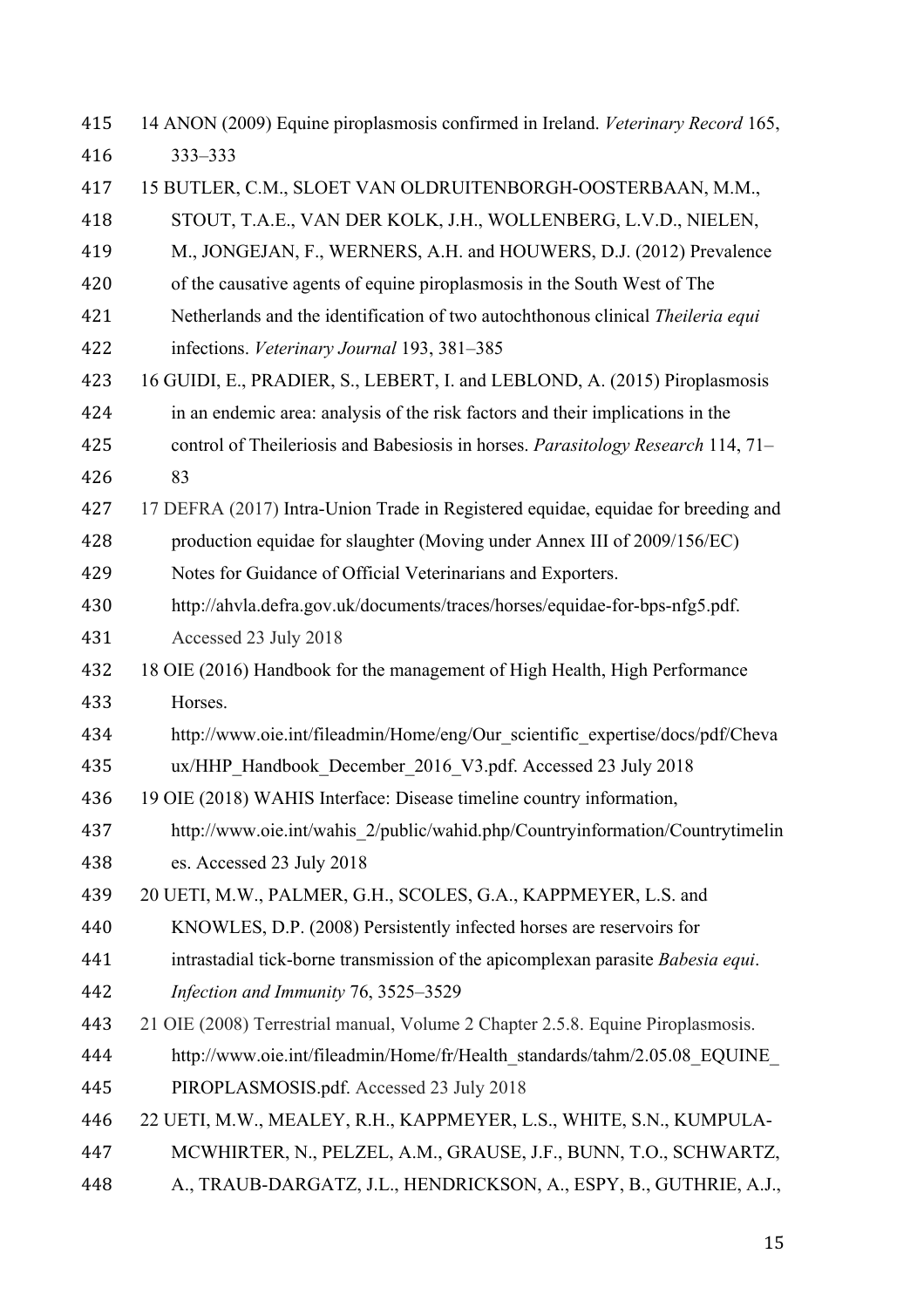FOWLER, W.K. and KNOWLES, D.P. (2012) Re-Emergence of the Apicomplexan *Theileria equi* in the United States: Elimination of Persistent Infection and Transmission Risk. *PLOS ONE* 7, e44713 23 CRIADO-FORNELIO, A., MARTINEZ-MARCOS, A., BULING-SARANA, A. and BARBA-CARRETERO, J.C. (2003) Molecular studies on Babesia, Theileria and Hepatozoon in southern Europe. Part I. Epizootiological aspects. *Veterinary Parasitology* 113, 189–201 24 OURA, C.A.L., BISHOP, R.P., WAMPANDE, E.M., LUBEGA, G.W. and TAIT, A. (2004) Application of a reverse line blot assay to the study of haemoparasites in cattle in Uganda. *International Journal for Parasitology* 34, 603–613 25 SIGG, L., GERBER, V., GOTTSTEIN, B., DOHERR, M.G. and FREY, C.F. (2010) Seroprevalence of *Babesia caballi* and *Theileria equi* in the Swiss horse population. *Parasitology International* 59, 313–317 26 ALANAZI, A.D., SAID, A.E., MORIN-ADELINE, V., ALYOUSIF, M.S. and SLAPETA, J. (2014) Quantitative PCR detection of *Theileria equi* using laboratory workflows to detect asymptomatic persistently infected horses. *Veterinary Parasitology* 206, 138–145 27 TENTER, A.M. and FRIEDHOFF, K.T. (1986) Serodiagnosis of experimental and natural *Babesia equi* and *B. caballi* infections. *Veterinary Parasitology* 20, 49–61 28 SHORT, M. A., CLARK, C. K., HARVEY, J. W., WENZLOW, N., HAWKINS, I. K., ALLRED, D. R., KNOWLES, D. P., CORN, J. L., GRAUSE, J. F., HENNAGER, S. G., KITCHEN, D. L. and TRAUB-DARGATZ, J. L. (2012). Outbreak of equine piroplasmosis in Florida. *Journal of the American Veterinary Medical Association* 240, 588–595 29 PIANTEDOSI, D., D'ALESSIO, N., DI LORIA, A., DI PRISCO, F., MARIANI, U., NEOLA, B., SANTORO, M., MONTAGNARO, S., CAPELLI, G. and VENEZIANO, V. (2014) Seroprevalence and risk factors associated with *Babesia caballi* and *Theileria equi* infections in donkeys from Southern Italy. *Veterinary Journal* 202, 578–582 30 ROSALES, R., RANGEL-RIVAS, A., ESCALONA, A., JORDAN, L.S., GONZATTI, M.I., ASO, P.M., PERRONE, T., SILVA-ITURRIZA, A. and MIJARES, A. (2013) Detection of *Theileria equi* and *Babesia caballi* infections in Venezuelan horses using Competitive-Inhibition ELISA and PCR. *Veterinary Parasitology* 196, 37–43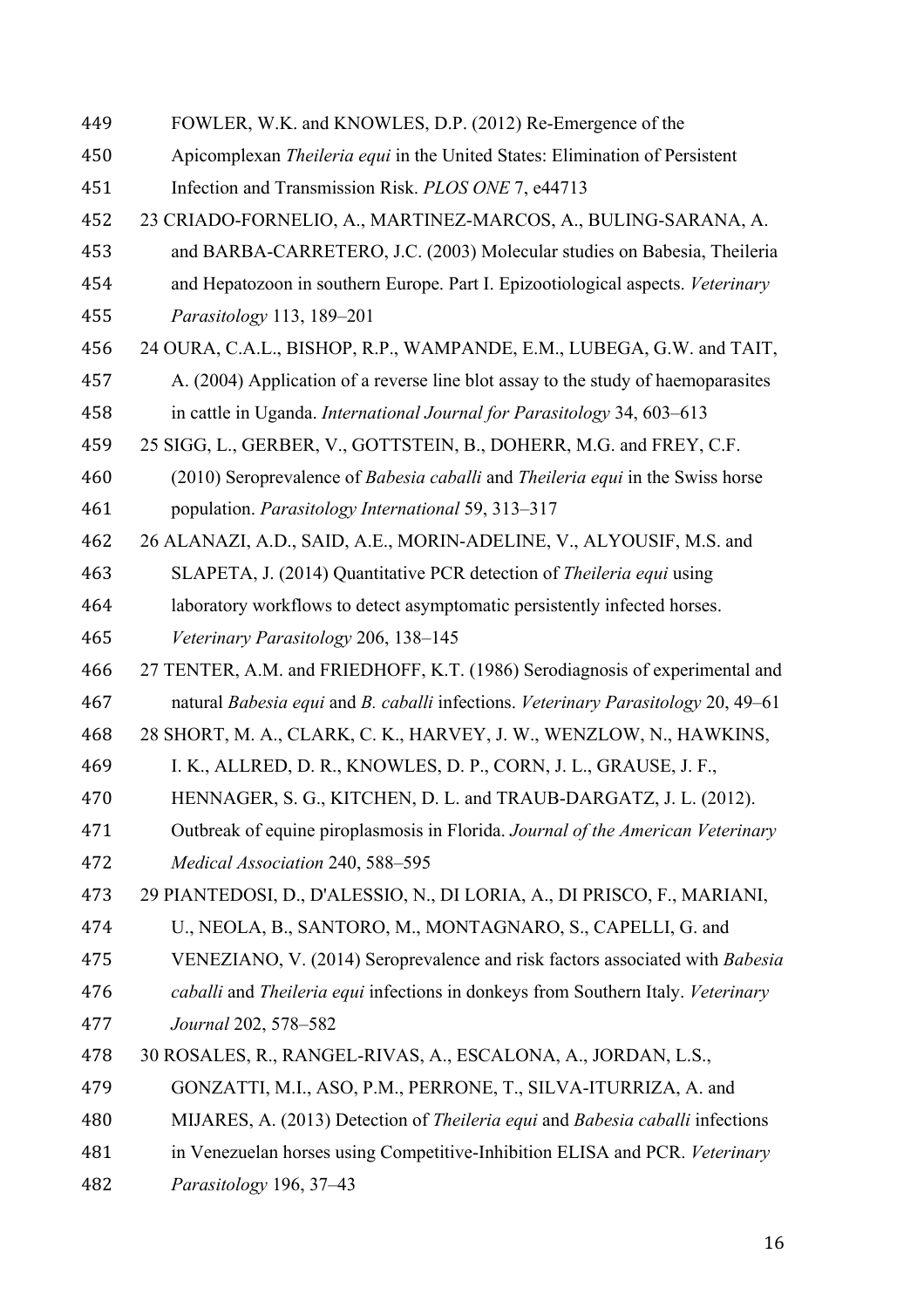### 31 BHOORA, R., QUAN, M., MATJILA, P.T., ZWEYGARTH, E., GUTHRIE, A.J.

- and COLLINS, N.E. (2010) Sequence heterogeneity in the equi merozoite antigen
- gene (ema-1) of *Theileria equi* and development of an ema-1-specific TaqMan
- MGB assay for the detection of *T. equi*. *Veterinary Parasitology* 172, 33–45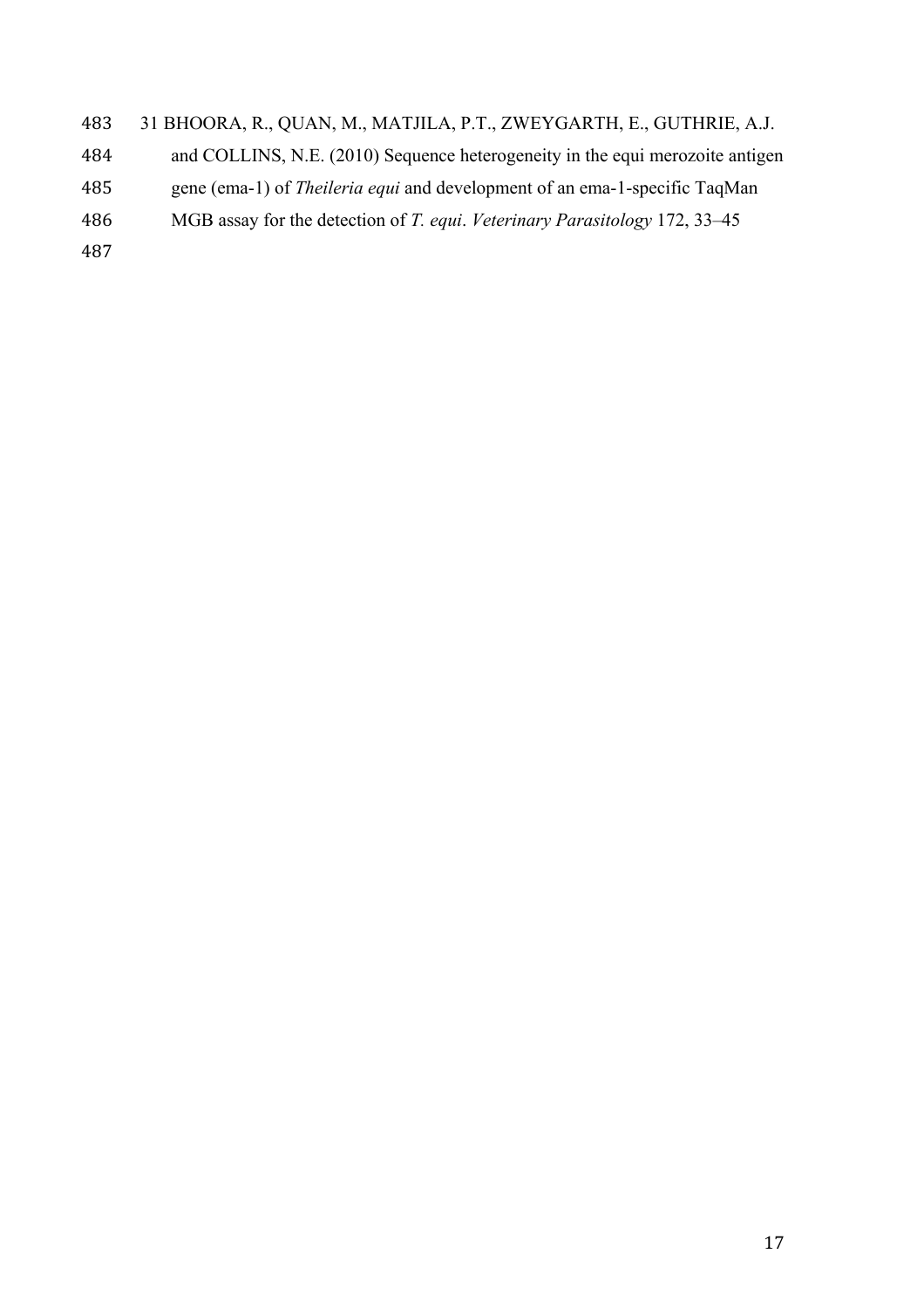|              | No. of  | <i>T. equi</i> serology (No. of |             |            |                     | T. equi                       | <i>B. caballi serology (No. of</i> |            |             |            |                     | B. caballi |        |
|--------------|---------|---------------------------------|-------------|------------|---------------------|-------------------------------|------------------------------------|------------|-------------|------------|---------------------|------------|--------|
|              | samples | positives/total no. of tests)   |             | <b>PCR</b> |                     | positives/total no. of tests) |                                    |            |             | <b>PCR</b> |                     |            |        |
|              |         |                                 |             |            |                     |                               |                                    |            |             |            |                     |            |        |
|              |         | <b>CFT</b>                      | <b>IFAT</b> | cELISA     | <b>Total unique</b> |                               |                                    | <b>CFT</b> | <b>IFAT</b> | cELISA     | <b>Total unique</b> |            |        |
|              |         |                                 |             |            | seropositives       |                               |                                    |            |             |            | seropositives       |            |        |
| <b>APHA</b>  | 1097    | 31/482                          | 39/502      | 9/562      | 66/1050             | $6.3\%$                       | 7/1066                             | 17/479     | 33/504      | 2/563      | 49/1049             | 4.7 $%$    | 0/1066 |
| <b>AHT</b>   | 145     | <b>NA</b>                       | 4/9         | 4/145      | 4/145               | $2.8\%$                       | 3/145                              | <b>NA</b>  | 1/9         | 2/145      | 3/145               | $2.1\%$    | 0/145  |
| <b>Total</b> | 1242    | $6.4\%$                         | $8.4\%$     | $1.8\%$    | $5.9\%$             |                               | $0.8\%$                            | $3.5\%$    | $6.6\%$     | $0.6\%$    | 4.4 $%$             |            | $0\%$  |

488 *Table 1. Breakdown by test type of EP positive results from samples screened between February and December 2016. The results are listed by* 

489 *submitting organisation and test type. As some samples were found to be positive by multiple serological methods; the 'Total unique* 

490 *seropositives' columns show the number of discrete positive samples for each species.*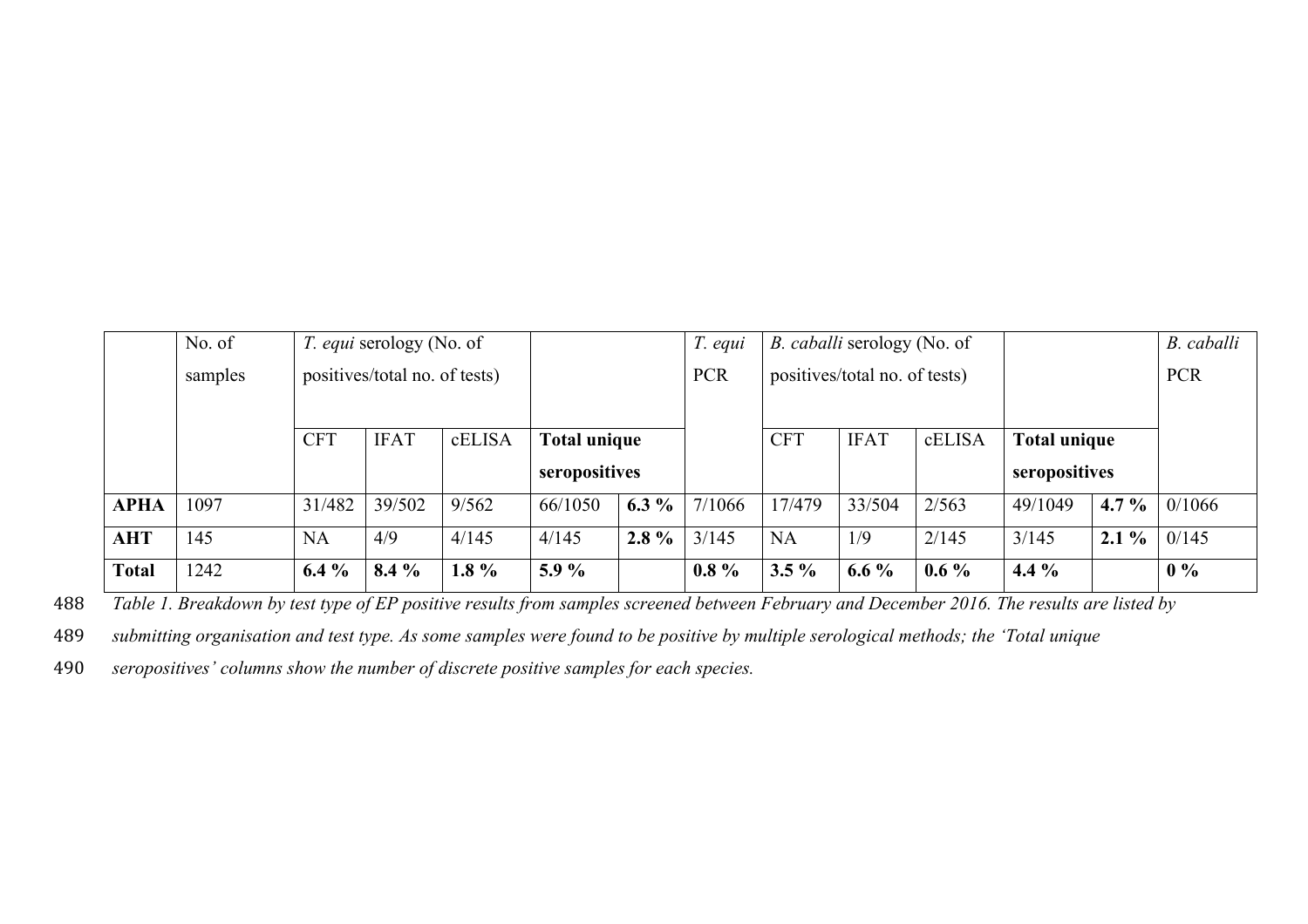|             | Reason for EP testing |          |           |         |  |  |  |
|-------------|-----------------------|----------|-----------|---------|--|--|--|
|             | Import                | Export   | Other     | Unknown |  |  |  |
| <b>APHA</b> | 1/1097                | 894/1097 | 189/1097  | 13/1097 |  |  |  |
| <b>AHT</b>  | NA                    | NA       | <b>NA</b> | 145/145 |  |  |  |

491 *Table 2. Reason for sample submission as noted by the submitting veterinary surgeon. Most samples were submitted prior to intended export,* 

492 *highlighting that some countries require EP serology status to be determined prior to granting an importation licence. Notably only one sample* 

493 *was specifically submitted to determine EP serological status at time of importation to the UK.*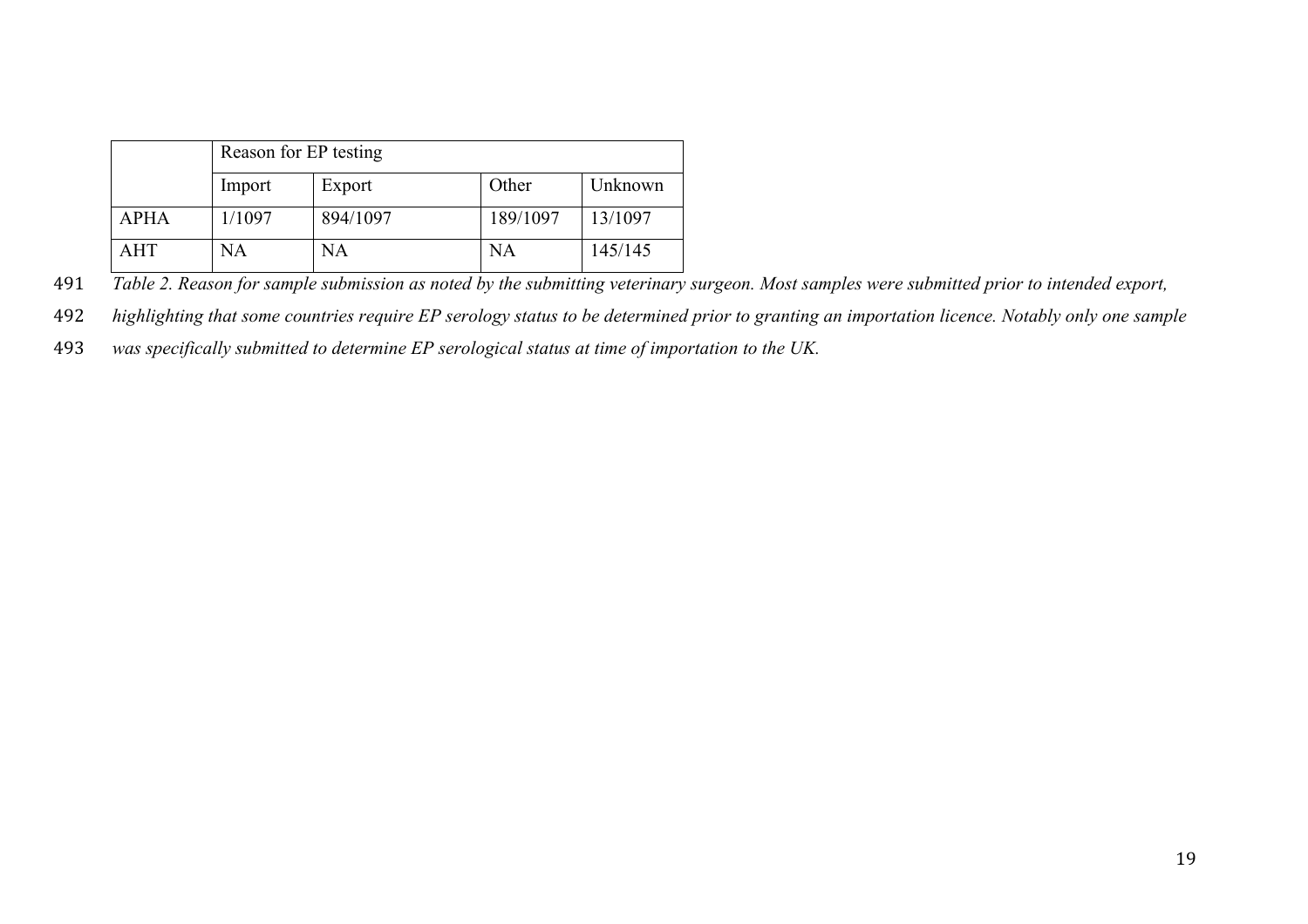|                   | Samples positive by nested PCR |                 |                  |                 |                 |                  |                    |  |
|-------------------|--------------------------------|-----------------|------------------|-----------------|-----------------|------------------|--------------------|--|
| ID                | Organisation                   | CFT(T. equi)    | IFAT $(T.$ equi) | cELISA(T. equi) | CFT(B. caballi) | IFAT(B. caballi) | cELISA(B. caballi) |  |
| VLA12             | <b>APHA</b>                    | <b>NA</b>       | Negative         | <b>NA</b>       | <b>NA</b>       | Negative         | <b>NA</b>          |  |
| VLA14             | <b>APHA</b>                    | <b>NA</b>       | Negative         | <b>NA</b>       | <b>NA</b>       | Negative         | <b>NA</b>          |  |
| VLA <sub>15</sub> | <b>APHA</b>                    | <b>NA</b>       | Negative         | <b>NA</b>       | <b>NA</b>       | Negative         | <b>NA</b>          |  |
| <b>VLA255</b>     | <b>APHA</b>                    | <b>NA</b>       | <b>Positive</b>  | <b>NA</b>       | <b>NA</b>       | <b>Positive</b>  | NA                 |  |
| <b>VLA265</b>     | <b>APHA</b>                    | <b>Positive</b> | <b>Positive</b>  | <b>Positive</b> | Negative        | <b>NA</b>        | Negative           |  |
| <b>VLA269</b>     | <b>APHA</b>                    | <b>NA</b>       | <b>NA</b>        | Negative        | <b>NA</b>       | <b>NA</b>        | Negative           |  |
| <b>VLA761</b>     | <b>APHA</b>                    | <b>Positive</b> | Negative         | <b>Positive</b> | <b>Positive</b> | Negative         | Negative           |  |
| AHT18             | <b>AHT</b>                     | <b>NA</b>       | Negative         | Negative        | <b>NA</b>       | Negative         | Negative           |  |
| AHT21             | <b>AHT</b>                     | NA              | Negative         | Negative        | <b>NA</b>       | Negative         | Negative           |  |
| L1                | <b>AHT</b>                     | <b>NA</b>       | <b>Positive</b>  | Positive        | <b>NA</b>       | Negative         | Negative           |  |

494 *Table 3. Serological data for samples found to be positive by nested PCR during the study. These samples were all positive for T. equi and* 

495 *negative for B. caballi on sequencing of the PCR product.*